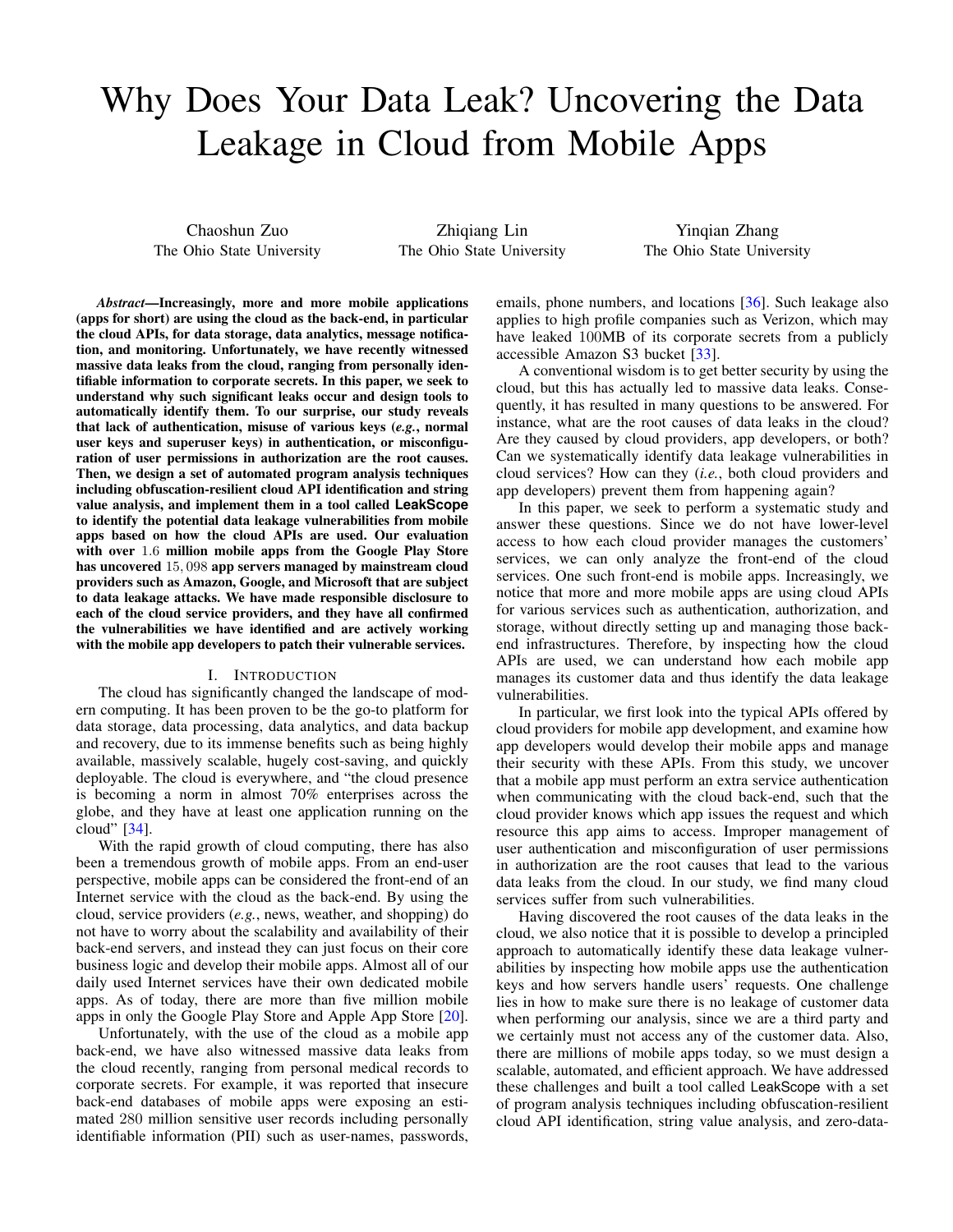<span id="page-1-2"></span>

| <b>Cloud Service</b> | Provider  | Database Management | User Management         | <b>Storage</b> | <b>Notification Delivery</b> |
|----------------------|-----------|---------------------|-------------------------|----------------|------------------------------|
| AWS                  | Amazon    | DynamoDB            | Cognito                 | Amazon S3      | Amazon SNS                   |
| Azure                | Microsoft | Easy Tables         | Azure Active Directory  | Azure Storage  | Notification Hubs            |
| Firebase             | Google    | NoSgl Database      | Firebase Authentication | Google Storage | ' Notifications              |

Table I: Key Components Offered by Popular Cloud Providers for Mobile App Development.

leakage vulnerability identification to automatically locate cloud data leakage vulnerabilities in mobile apps.

We have evaluated LeakScope with 1,609,983 mobile apps. Surprisingly, our tool has uncovered 15, 098 unique mobile apps (10 of them have between 100 million and 500 million users), whose back-end servers—hosted in clouds such as Amazon AWS, Google Firebase, and Microsoft Azure—are subject to data leakage attacks. We have made responsible disclosure to all of the cloud providers, and they all have confirmed the vulnerabilities we identified. We also rely on them to further notify the app developers by sending them the list of the vulnerable apps and some other detailed information. Cloud providers have seriously considered our discovery and notified the vulnerable app developers. The cloud providers are also actively working on patching their services, some of which can be noticed publicly (e.g., updating the official documentation to correct a misguided example in the SDK [\[8\]](#page-13-4)). In addition, a number of popular mobile apps have also been patched after cloud providers notified them.

In short, we make the following contributions.

- Systematic study. We make a first step towards systematic understanding of data leaks in the cloud, and our study has identified the root causes of recent massive data leaks.
- Automated techniques. We develop a set of program analysis techniques including new obfuscation-resilient cloud API identification, string value analysis, and zerodata-leakage vulnerability identification to automatically locate cloud data leakage vulnerabilities from mobile apps.
- Empirical evaluations. We have evaluated our techniques with 1, 609, 983 mobile apps, and have identified 15, 098 unique mobile apps, whose services running in the cloud are subject to data leakage attacks. We have made responsible disclosures, and some of the services have been patched.

## II. BACKGROUND

In this section, we present the background related to why there are cloud APIs for mobile app development  $(\S II-A)$  and how to use them  $(SII-B)$ .

# <span id="page-1-0"></span>*A. Why Using Cloud APIs for Mobile App Development*

Before cloud APIs became popular, when developing a mobile app (running atop Android or iOS), developers had to build the entire infrastructure from scratch, including both the frontend app and the back-end servers (although they could rent some infrastructure, *e.g.*, virtual machines or database servers, from a cloud provider). Moreover, even after releasing the app, the entire system would require non-trivial efforts to ensure its stability and security. Furthermore, when an app become popular, they would have to maintain high availability and scale the system to accommodate a potentially massive increase in users.

Having recognized the needs of mobile app developers, mainstream cloud providers have provided mobile back-end

<span id="page-1-3"></span>

Figure 1: A Typical Architecture of Mobile App Development with Cloud APIs.

as a service (mBaaS), including the corresponding platforms and APIs for rapid mobile app development. For instance, with a few configuration steps, developers can quickly build a fully functional mobile app back-end. The advantage of using mBaaS clouds is that a developer does not have to worry about how to set up and manage back-end servers and handle massive scale requests. Instead, they can just focus on developing their front-end mobile apps and rely on cloud providers to provide the infrastructure and manage server security, reliability, and scalability.

As of today, there are many mBaaS cloud providers including Amazon, Backendless, Google, Kinvey, Microsoft, Oracle, *etc.* [\[11\]](#page-13-5). Due to our limited man power, in this paper, we only focus on the mBaaS clouds provided by Amazon, Google, and Microsoft, though our approach should be applicable to other clouds as well. As shown in [Table I,](#page-1-2) each cloud provider offers four typical components, including Database Management, User Management, Storage, and Notification Delivery with corresponding APIs such as setValue and removeValue [\[13\]](#page-13-6), createUserWithEmailAndPassword [\[1\]](#page-13-7), sendPasswordResetEmail [\[10\]](#page-13-8), putFile [\[17\]](#page-13-9), listFilesAndDirectories [\[2\]](#page-13-10), CreatePlatformEndpoint [\[4\]](#page-13-11), and publish [\[18\]](#page-13-12).

## <span id="page-1-1"></span>*B. How to Use the Cloud APIs*

One important difference compared to developing mobile apps without cloud APIs is that the cloud needs to know who issues the API calls (for various purposes such as isolation, accountability, and security). Therefore, cloud APIs often take an app key as one of the parameters. There is also another key issued by cloud providers, which is the root key. These two keys are completely different:

• App Key. An app key has very limited permissions. With this key, the cloud knows which app the API call comes from, and only the publicly available resources that belong to that app can be accessed. Since multiple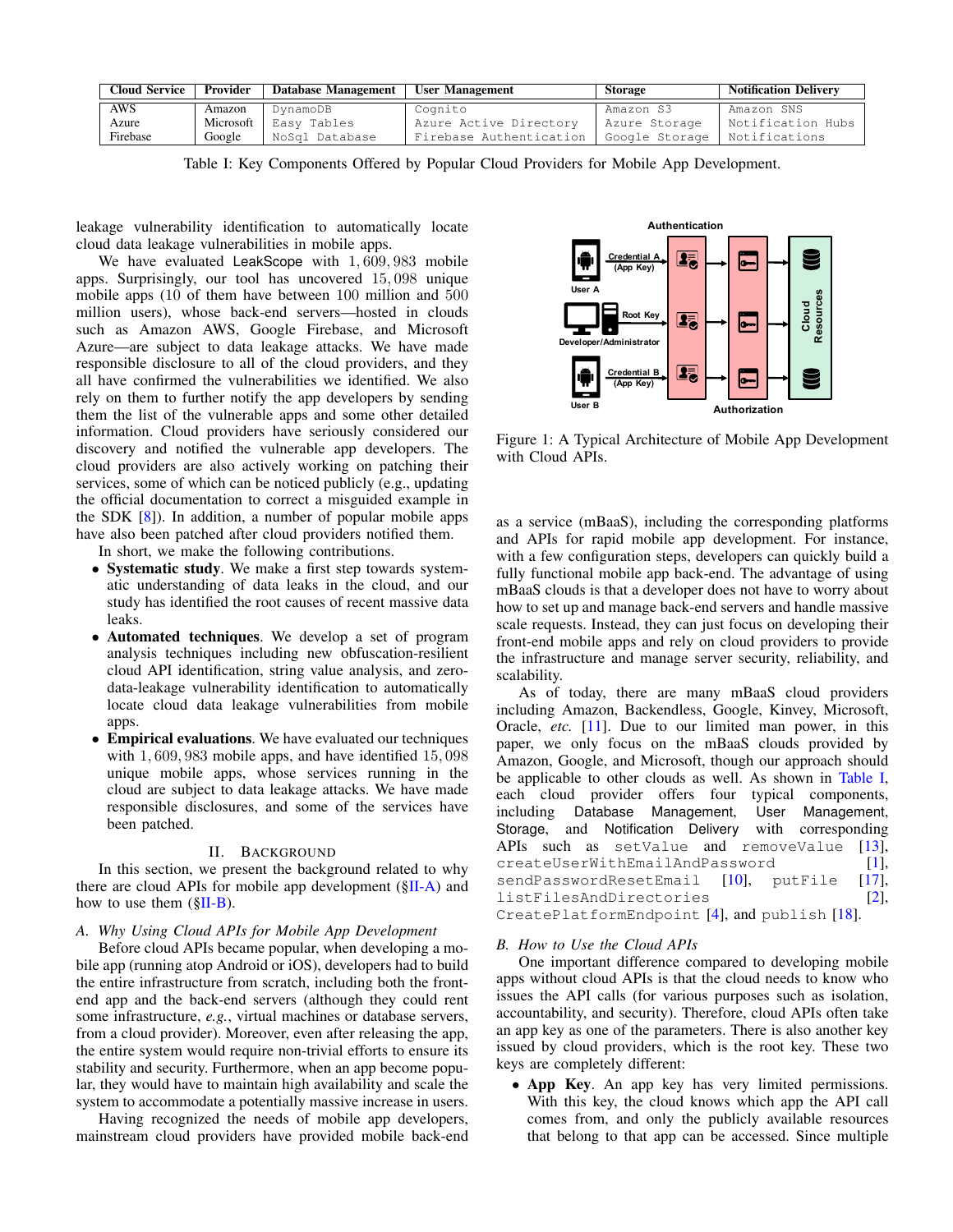<span id="page-2-1"></span>

| <b>Service</b> | <b>Key Type</b>   | <b>Example</b>                           |
|----------------|-------------------|------------------------------------------|
|                | Account           | DefaultEndpointsProtocol=https;          |
| Azure          | Key               | AccountName=*;AccountKey=*               |
| Storage        |                   | https://*.blob.core.windows.net/*        |
|                | <b>SAS</b>        | $?sv = *kst = *kse = *ksr = b$           |
|                |                   | $sp=rw\&\sin=\n *\&\text{spr}=\n 0$      |
|                |                   | Endpoint=sb://*.servicebus.windows.net/; |
|                | Listening         | SharedAccessKeyName=                     |
|                | Key               | DefaultListenSharedAccessSignature;      |
| Notification   |                   | SharedAccessKey=*                        |
| Hub            |                   | Endpoint=sb://*.servicebus.windows.net/; |
|                | F <sub>0</sub> 11 | SharedAccessKeyName=                     |
|                | Access Key        | DefaultFullSharedAccessSignature;        |
|                |                   | SharedAccessKey=*                        |

Table II: Examples of the Keys Used in Mobile App Development with Microsoft Azure Cloud. We use symbol \* to anonymize those sensitive data in the keys.

apps may use the same cloud database and storage in the back-end, the cloud providers virtualize and isolate these resources by using app keys.

• Root Key. The root key has very powerful permissions. With this key, all back-end resources belonging to it can be accessed. Typically developers should keep this key secret, as only system administrators should use it.

A typical usage of the app key and root key issued by cloud providers and the architecture of a cloud based mobile app is illustrated in [Figure 1.](#page-1-3) At a high level, developers need to first register with the cloud back-end to acquire the app key and root key, set up the back-end database (e.g., tables) and storage, and implement proper authentication and authorization in the back-end. Then, the mobile app can invoke the corresponding cloud APIs by passing the corresponding app key and other parameters to access the resources it needs from the cloud.

# III. OUR DISCOVERY

Having explained the details of how to use mBaaS clouds for mobile app development, we next uncover the common mistakes made by both app developers and cloud providers and consequently the vulnerabilities introduced. Since cloud providers have made mobile app development much easier by using their APIs, the playground for app developers becomes much smaller. A developer's security responsibilities reduce to properly performing authentication and authorization for mobile app users. Any mistakes with these operations will lead to account compromises such as data leaks and data tampering. In particular, we have identified two major types of data leakage vulnerabilities: misuse of various keys in authentication ( $\S$ III-A) and misconfiguration of user permissions in authorization ([§III-B\)](#page-3-0).

# <span id="page-2-0"></span>*A. Misuse of Various Keys in Authentication*

When using cloud APIs, it is necessary to pass the corresponding keys so the cloud providers can connect the apps with the corresponding virtualized back-end servers. The fundamental reason for key misuse is that developers forget the differences between an app key and a root key, and that the cloud providers do not enforce the proper use of the keys. More specifically, when using cloud APIs, if a cloud interface accepts both the app key and the root key, this will cause confusion to developers, thereby resulting in vulnerabilities. We found that both Amazon's and Microsoft's clouds suffer from this problem, and we have identified the key misuses in

```
1 package com.appname
 2 public class ImagesHelper {
     3 private final String storageAccountKey;
 4 private final String storageAccountName;
 5
     6 private ImagesHelper(Context arg3) {
 7 int v0 = 2131099713;
8 int v1 = 2131099712;
 9 this.storageAccountName = 
10 Utils.getStringFromResources(this.imgContext, v0);<br>11 this.storageAccountKev =
11 this.storageAccountKey = 
            12 Utils.getStringFromResources(this.imgContext, v1);
13 }
14
15 public void downloadImages(com.appname.Listeners.Callback arg5, 
            16 com.appname.Listeners.OnDownloadImagesUpdateListener arg6) {
17 StringBuilder v0 = new StringBuilder();
18 v0.append("DefaultEndpointsProtocol=http;AccountName=");

20 v0.append(";AccountKey=");<br>21 v0.append(this.storageAcco)
21 v0.\text{append}(\text{this}.\text{storageAccountKey});<br>22 String v1 = v0.\text{toString}():
22 String v1 = v0.toString();<br>23 if(Utils.isNetworkAvailable
23 if(Utils.isNetworkAvailable(this.imgContext)) {
24 new AsyncTask(v1) {
25 String val$conStr;<br>26 bublic AsyncTask(S)
26 public AsyncTask(String arg1){
               27 this.val$conStr = arg1;
28 }
             29 protected void doInBackground(Void[] arg17) {
30 String v0 = \text{this} \cdot \text{val}\$conStr;<br>31 CloudStorageAccount v7 = C1031 CloudStorageAccount v7 = CloudStorageAccount.parse(v0);
32 ...
33 package com.appname.Utils
34 public class Utils {
     35 public static String getStringFromResources(Context arg1,
36 int arg2) {
        37 Resources v0 = arg1.getResources();
38 String v1 = v0.getString(\arg(2);<br>39 return v1:
39 return v1;
    40 }
41 ...
```
Figure 2: A Sample Piece of Decompiled Code for Azure Storage Access from a Real Android App.

(i) Microsoft Azure Storage, (ii) Azure Notification Hubs, and (iii) Amazon AWS S3.

(I) Key Misuses in Azure Storage. Microsoft Azure cloud provides two kinds of keys for developers to access its storage.

- Account Key. An Azure storage account provides a unique namespace to store and access various data in Azure Storage such as Tables, Queues, Files, Blobs, and virtual machine disks billed to a particular user. This account key works like a root key, which has full access to the cloud storage. An example of such a key is presented in the first row of [Table II.](#page-2-1)
- Shared Access Signature (SAS). A SAS provides delegated access to resources that belong to a specific Azure storage account. Unlike the account key, developers can configure the permissions (*e.g.*, read, write) of SAS so that the key can only access certain resources with limited permissions. An example of SAS is presented in the 2nd row of [Table II.](#page-2-1)

Even though the account key and SAS have entirely different formats and use cases, we find developers actually have misused them. Obviously, developers should have exclusively used SAS in the app and kept the account key confidential. For instance, when a user is trying to access a private file from the mobile app, developers should assign a SAS, which has the minimum permission to access the particular files for this user. However according to our experiments, many developers directly use their account key in the mobile apps. Unfortunately, the account key can be easily extracted by attackers through reverse engineering. As shown in [Figure 2,](#page-2-2) we extracted code from a real Android app, whose name is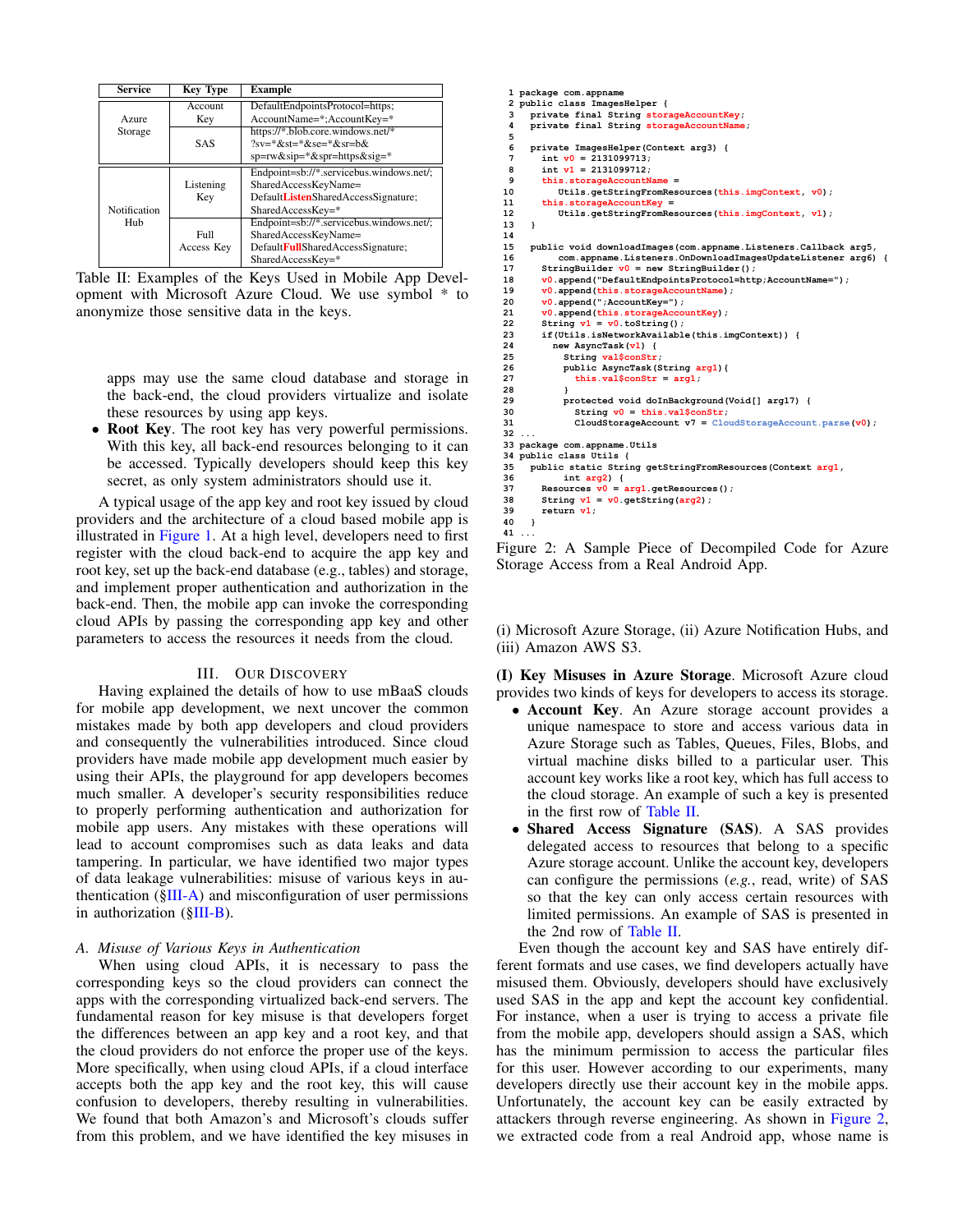<span id="page-3-1"></span>

anonymized on purpose. The code is used for downloading some images from the cloud storage. We can see that the key (at line 31) used in this app is an account key (by looking at its format at line 18), which means anyone with this key can access the entire storage allocated to this particular account.

(II) Key Misuse in Azure Notification Hubs. With cloud APIs, developers can easily send messages to specific users or broadcast to all users. Microsoft Azure provides a notification hub with two APIs for message notification. As illustrated in [Figure 3,](#page-3-1) to use Azure Notification Hub, developers first need to register a channel, and then the mobile app just invokes the API to listen to the developer registered channel using a listening key; after that, the app server can push notifications to the channel registered in the Hub (using a full access key), which will further relay this message to all channel listeners. There are two keys involved:

- Full Access Key. The full access key works like a "root" key, and has full access to send or listen for notifications on the channel. An example of such a key is shown in the 3rd row of [Table II.](#page-2-1)
- Listening Key. The listening key has limited privileges and can only listen to the notifications registered in a particular channel. The last row in [Table II](#page-2-1) shows an example of a listening key.

Clearly, a listening key should only be used by the mobile app, whereas the full access key should only be used by app servers. However, we find that some developers are using full access keys directly in the mobile apps. While the key misuse in Azure Notification Hubs may not directly lead to data leakage attacks, we have to stress that once attackers extract the full access key they still have access to powerful capabilities. For example, they can easily push phishing messages to steal data from other app users.

(III) Key Misuse in AWS. Amazon AWS also provides a number of keys for mobile apps to access the AWS resources (*e.g.*, the S3 storage) billed to the developers. One of the keys is the root access key (or root account key), which has full access to all of the resources under a particular AWS account. Since this root key has all privileges, it should be kept secret. Unfortunately, we also noticed this root key being used in mobile apps. Once an attacker extracts this root key, she has full access to the entire storage.

## <span id="page-3-0"></span>*B. Misconfiguration of User Permissions in Authorization*

In addition to the misuse of keys in authentication, misconfiguration of user permissions in authorization can also result in data leaks. Typically, authentication only tells the system who the user is, and it is authorization that decides which specific resources an authenticated user can access. Lack of authorization or incorrect configuration can make the authorization layer useless, thereby leading to data leaks.

<span id="page-3-2"></span>

<span id="page-3-3"></span>Figure 5: Two Misconfigured Firebase Authorization Rules

While misconfiguration of authorization is not a new problem and has been studied for many years, this problem becomes more critical when using cloud APIs. In particular, when developing mobile apps without cloud APIs, different developers can implement authorization systems in completely different ways. Even though vulnerabilities may be present, it is quite challenging for attackers to systematically exploit many diverse implementations. However, when developers are using cloud APIs, adversaries can easily launch attacks; since many developers are using the interfaces of only a few cloud services, attackers can just focus on these interfaces to systematically identify vulnerabilities.

Meanwhile, unlike in authentication, in which developers have a limited playground when using cloud APIs (*e.g.*, the mistakes only come from key misuses), there are a variety of ways for developers to configure authorization, making the authorization configuration much harder and more error-prone. For instance, Google even provides a language for developers to specify the user permissions in authorization. It is not surprising that developers will make mistakes: we found (i) apps with Firebase that have misconfigured user permissions in the back-end. In addition, we found (ii) apps with AWS that suffer from this misconfiguration problem as well.

(I) Misconfiguration of User Permissions in Firebase. When using Firebase, developers have to define user-specific access control polices, *i.e.*, the "rules". An example of such a rule is shown in [Figure 4.](#page-3-2) Note that Firebase is a real time database that organizes data in a hierarchy structure with JSON. According to this example rule, there is a node named "users" in the database: when a user attempts to access (read/write) one of its child nodes that has an associated \$uid, the system will only grant access if the user's uid equals the \$uid of the child node for this specific read and write operation. Unfortunately, we notice that not all developers follow the correct way to write the rules. For instance, as shown in [Figure 5,](#page-3-3) a developer can write rules to just ignore the checks, or just check whether a user is authenticated. These are obviously insecure rules, as they imply that any (authenticated) user has full access to the entire database.

(II) Misconfiguration of User Permissions in AWS. With AWS, Amazon provides Identity and Access Management (IAM) for user management and permission configurations. To securely access the resources billed to a particular mobile app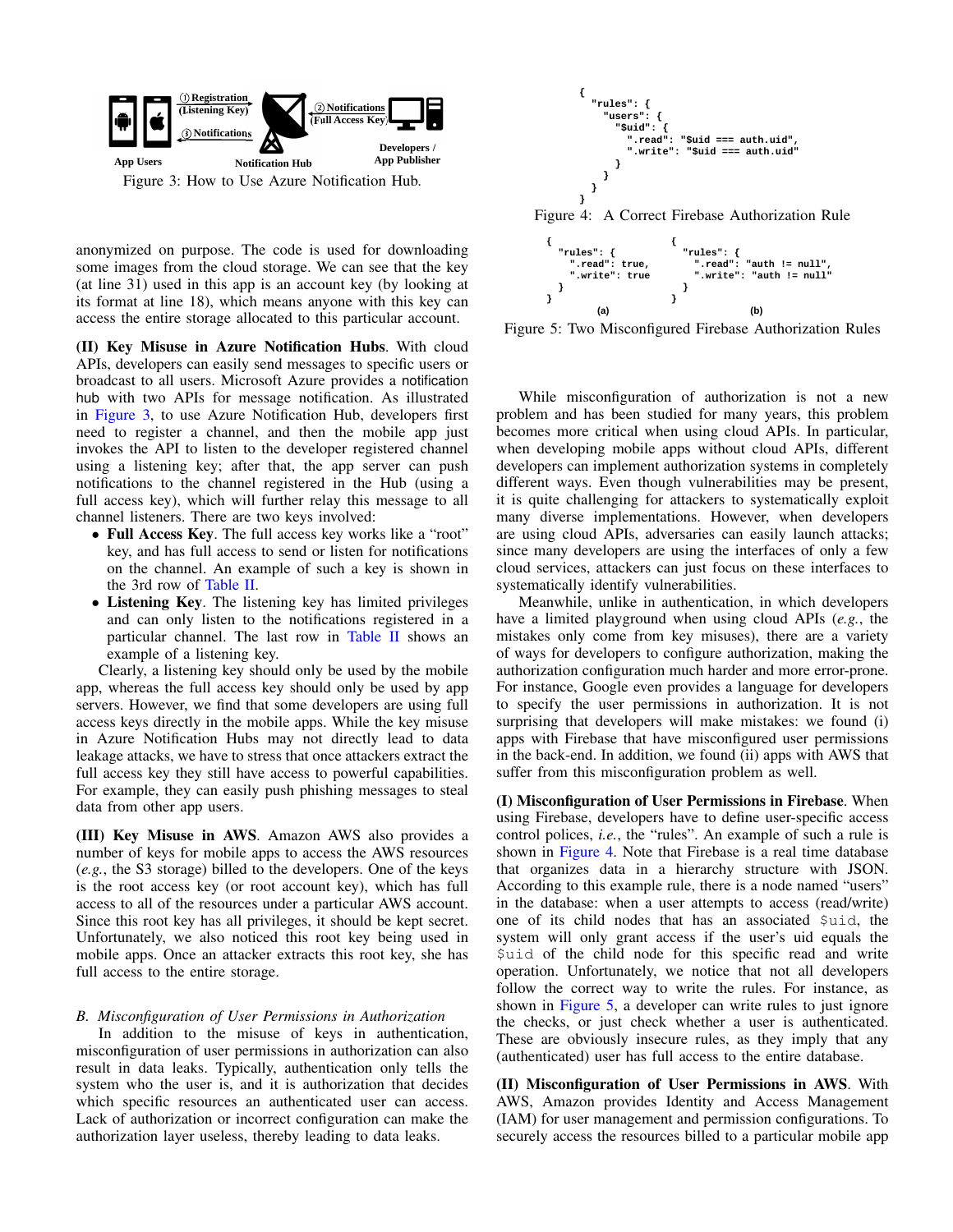developer, an IAM user needs to be created. The developer can configure the permissions for IAM users, and each IAM user can generate two secret access keys to access the specified resources. While using IAM users appears to be secure, developers may in fact over provision the permissions for an IAM user, such as granting full access to a particular storage, which will lead to data leaks.

# IV. PROBLEM STATEMENT AND OVERVIEW

After the discovery of the root causes of the data leaks in the cloud, we would like to develop techniques to systematically identify the leaks. Since we do not have any access to the mBaaS cloud implementations (only to their SDKs and APIs), we can only start from the front-end of the services (*i.e.*, the mobile apps) to inspect how mobile apps use the various keys and also infer the permission configurations based on server responses. Therefore, we must design a mobile app exclusive approach. In this section, we provide an overview of the problem we aim to solve and the solutions and insights we have. The detailed design and implementation of our tool is presented in the next section.

# *A. Problem Statement*

As illustrated in [Figure 1,](#page-1-3) we notice that developers must embed the app key in the app, and then use it to invoke cloud mBaaS cloud APIs. The data leakage vulnerabilities we aim to identify are mainly caused by key misuse and permission misconfiguration. Therefore, *the first problem we must solve is how to systematically identify various keys used by mobile apps*.

At first it might appear trivial to identify the API keys used by mobile apps by inspecting each cloud API (e.g,. the CloudStorageAccount.parse API used at line 31 in [Figure 2\)](#page-2-2). However, the keys might not be directly visible and could have gone through multiple string acquisitions (*e.g.*, at line 9-12) and concatenations (*e.g.*, at line 18-21). In addition, there are millions of mobile apps, so we have to design a scalable approach. Therefore, *the second problem we must solve is how to identify the relevant key strings that are used by mobile apps*.

Also, increasingly mobile apps are using obfuscation to thwart app reverse engineering and repackaging [\[45\]](#page-13-13), [\[43\]](#page-13-14), [\[42\]](#page-13-15). It might be possible that app developers have obfuscated the APIs we aim to inspect. As such, we cannot simply scan the app code for API signatures (*e.g.*, CloudStorageAccount.parse); instead, we must design an obfuscation-resilient approach. It would also be interesting to know whether obfuscated apps are vulnerable to data leaks, given the fact that app developers using obfuscation are potentially more aware of security issues. Therefore, *the third problem we need to solve is how to design an obfuscation-resilient approach to identify cloud APIs and key strings of our interest*.

Finally, after we have extracted the keys, we have to identify the type of each key (*e.g.*, a root key or an app key). Once we have determined the types of the keys, we must also verify whether the apps have misused them without accidentally accessing any private data stored in the cloud. Similarly, we also must identify user permission misconfigurations during authorization without leaking any data. Therefore, *the final problem we (as third-parties) must solve is to design a verification approach with zero dataleakage to confirm the existence of data leaks in the cloud.*

## <span id="page-4-0"></span>*B. Our Solutions*

Recognizing the Keys by Cloud API Identification. To identify keys that are used by an app, we can actually infer them from the parameters of the well-known APIs that are used by the app. Note that each cloud provider has offered a set of APIs in their SDKs for mobile app development. As illustrated in [Table III,](#page-5-0) the APIs that take parameters with various keys are actually quite limited, and we acquire this list based on our best understanding of the corresponding SDKs. Therefore, if we are able to recognize these APIs, then we can identify the keys used by the app in the corresponding parameters.

However, the APIs listed in [Table III](#page-5-0) can be obfuscated. Interestingly, we find that there are often two strategies used in API obfuscation:

- Renaming names involved in the API, such as the subpackage name, class name, function name, and variable name, from the standard name to some meaningless characters. This is often achieved by some automated obfuscation tools (*e.g.*, Dexprotector [\[7\]](#page-13-16), Dexguard [\[5\]](#page-13-17)).
- Removing the functions/APIs that are never used. Since the non-used functions/APIs can often reveal the packages and classes used by the app, removing these functions from the apps by automated tools (*e.g.*, Proguard [\[12\]](#page-13-18), [\[15\]](#page-13-19)) can further help hide the APIs of interest.

Therefore, we propose to build an obfuscation-resilient function signature for each function in the APK (including its library) in order to identify the cloud APIs in [Table III.](#page-5-0) Our signature ignores the names of packages, classes, functions, and variables. Instead, a function's signature is the hash of the strings that are composed of the types of the parameters, local variables, and return values, as well as the signatures of callees.

Using String Analysis to Identify the Value of Keys. Having identified the APIs of our interest, we cannot directly extract the values of the corresponding parameters from the app code. For instance, we cannot directly extract the value of  $\nu$ <sup>0</sup> from CloudStorageAccount.parse in [Figure 2,](#page-2-2) as this value is computed from multiple string operations. While we can use dynamic analysis to execute the app and extract the value at runtime, such an approach does not scale well, especially considering that we have millions of mobile apps. Therefore, eventually we decided to take a static analysis approach and propose a targeted string value analysis to identify the used keys. At a high level, our string value analysis can be considered a particular case of value set analysis [\[24\]](#page-13-20). It involves backward slicing and string related operation analysis.

Zero-data-leakage Vulnerability Verification. After we have retrieved the values of the keys used by the cloud APIs, next we have to infer the types of the keys. For some cloud services (*e.g.*, Azure Storage), app keys and root keys are in different formats (as shown in [Table II\)](#page-2-1), and we can easily tell whether a key of our interest is a root key. However, for some other cloud services (*e.g.*, AWS), app keys and root keys have the same format. To deal with this problem, a straightforward approach is to send a request to the server by using the key to access some root user exclusive data. If we are able to retrieve these data, then it implies there is a data leakage vulnerability. However, such an approach would violate the ethics of accessing private-sensitive data.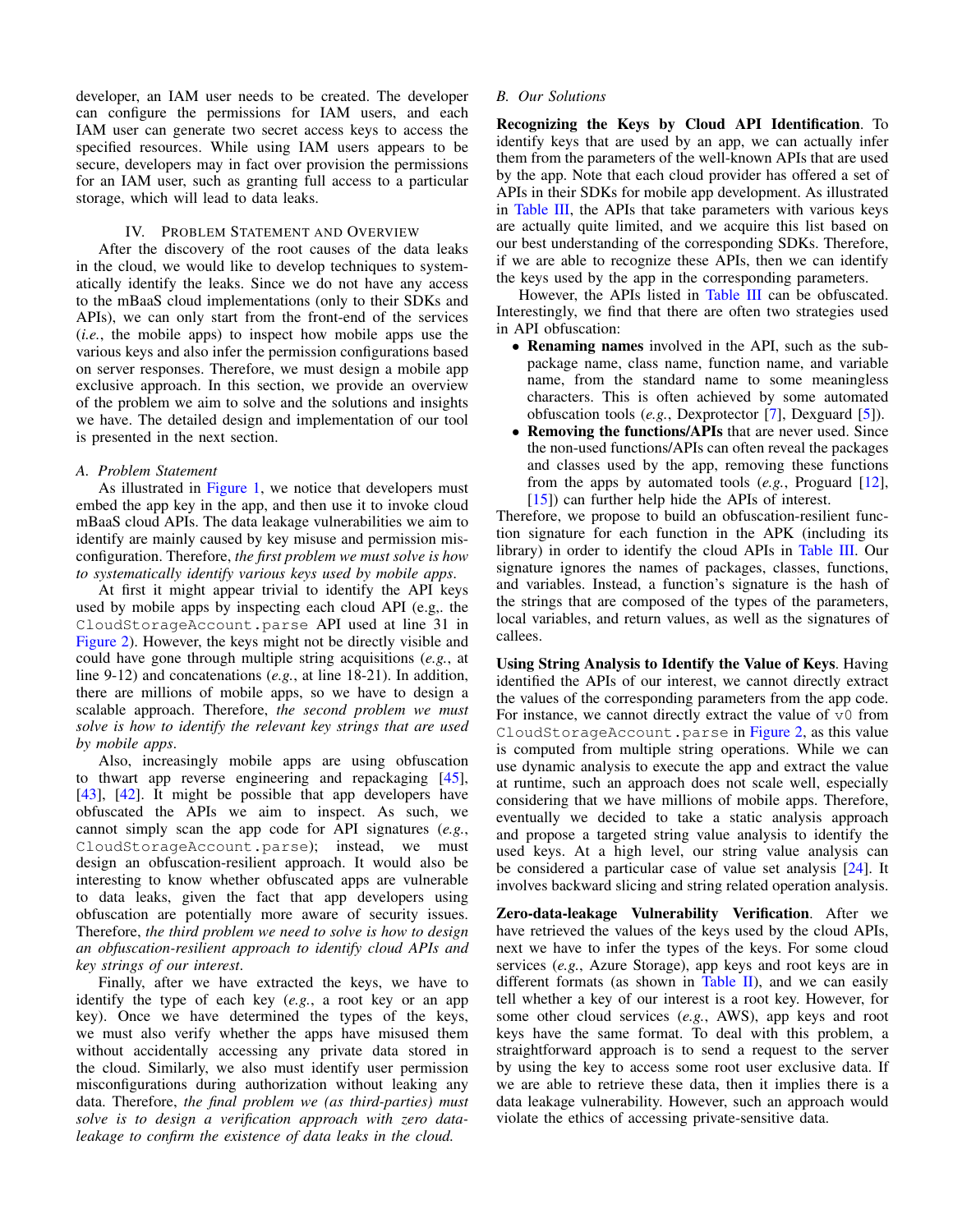<span id="page-5-0"></span>

| Cloud<br><b>Service</b> | <b>APIs</b> | <b>Definition</b>                                                                     | <b>Indexes of The String</b><br><b>Parameters of Our Interest</b> |
|-------------------------|-------------|---------------------------------------------------------------------------------------|-------------------------------------------------------------------|
|                         | $1*$        | TransferUtility: TransferObserver downloadUpload(String, String, File)                |                                                                   |
|                         | $2*$        | AmazonS3Client: void S3objectAccess(String, String, )                                 |                                                                   |
| <b>AWS</b>              |             | CognitoCredentialsProvider: void <init>(String,String,String,String,)</init>          |                                                                   |
|                         | 4           | BasicAWSCredentials: void <init>(String, String)</init>                               | 0,1                                                               |
|                         |             | MobileServiceClient: void <init>(String,Context)</init>                               |                                                                   |
|                         | 6           | MobileServiceClient: void <init>(String,String,Context)</init>                        | 0.1                                                               |
| Azure                   |             | NotificationHub: void <init>(String,String,Context)</init>                            |                                                                   |
|                         | 8           | CloudStorageAccount: CloudStorageAccount parse(String)                                |                                                                   |
|                         | 9           | FirebaseOptions: void <init>(String,String,String,String,String,String,String)</init> | 0,1,2,5                                                           |
| Firebase                | 10          | FirebaseOptions: void <init>(String,String,String,String,String,String)</init>        | 0.1.2.5                                                           |

Table III: Targeted mBaaS Cloud APIs of Our Interest. In total, there are 32 APIs. Due to limited space, we use API 1\* and 2\* to actually represent two sets of APIs. The complete list of the APIs of these two sets is presented in Appendix in [Table IX.](#page-14-0)

<span id="page-5-1"></span>

Figure 6: An Overview of Our LeakScope.

<span id="page-5-3"></span>

Figure 7: The Hierarchical Structure of the Package Tree of The Sample Code in [Figure 2.](#page-2-2)

Fortunately, we have another observation: we notice that the server typically will return different response messages when accessing nonexistent data in the cloud with a root key versus a regular user key. As such, to verify whether a key is a root key, we will send a request to the cloud with the key to retrieve some nonexistent data. If the key is an app key, the return message is usually in the form of "permission denied", and if the key is a root key, the return message is usually something like "data not found". In either case, no real data is leaked, but we have inferred the types of the keys. We can also use the same approach to verify the authorization misconfigurations.

## V. DESIGN AND IMPLEMENTATION

We have built a tool called LeakScope to automatically detect data leakage vulnerabilities when given a mobile app. An overview of LeakScope is presented in [Figure 6.](#page-5-1) It consists of three key components: Cloud API Identification  $(\S{V-A})$ , String Value Analysis ([§V-B\)](#page-6-0), and Vulnerability Identification  $(\S V - C)$ . In this section, we describe how we design and implement ([§V-D\)](#page-7-1) these components.

# <span id="page-5-2"></span>*A. Cloud API Identification*

It is important to identify the APIs used by an app, especially those listed in [Table III.](#page-5-0) As discussed in [§IV-B,](#page-4-0) we need to design an obfuscation-resilient approach to identify the cloud APIs. Fortunately, we notice that there are at least two invariants that are preserved regardless of the obfuscations for a given function (or method).

- The first invariant is the hierarchical structure (or the shape, the layer) of the types and package trees. Note that each class, method, parameter, and variable all have types (e.g., the type of arg5 is com.appname.Listeners.Callback at line 15 in [Figure 2\)](#page-2-2). While the names of the types can be obfuscated (except the name of system types), the hierarchical structure of the types will not change. For instance, as shown in [Figure 7,](#page-5-3) type Callback is stored at the fourth layer starting from the package com.
- The second invariant is the caller-callee relation in a method. For instance, method downloadImage will call functions such as StringBuilder.append and Util.isNetworkAvailable. We can build each callee's signature recursively, and then merge them to build the signature for the caller, namely downloadImage in this example.

Therefore, if we can encode these two invariants and add them together to build a signature for a function (including APIs in linked non-system libraries), then we can just search for these signatures in the bytecode of mobile apps to find the cloud APIs we need. Inspired by LibScout [\[23\]](#page-13-21), in which a Merkle hash tree is used to build a library signature (for 3rd party library detection in Android apps), we use the hash of the encoded invariants (*i.e.*, the hierarchical structure of the types and package trees, and the caller-callee relation) as the function/API signature for the API detection. Note that we cannot directly use LibScout as it focuses on the detection of third-party libraries. In addition, LibScout only generates coarse-grained signatures for each class, whereas we have to generate fine-grained signatures for each function.

Generating Signatures for Each Function. More specifically, as shown in Algorithm [1,](#page-6-1) for a given function, we will generate a signature (GENFUNSIG) by using the MD5 hash of the encoded type string of (i) the function's belonging class (*i.e.*, home class) (line  $5-6$ ), (ii) its arguments (line  $7-8$ ), (iii) its local variables (line  $9-10$ ), (iv) its return value (line  $11-12$ ), and (v) recursively all of its callees (line [13-18\)](#page-6-1). If a callee is an Android system function (not obfuscated), then we directly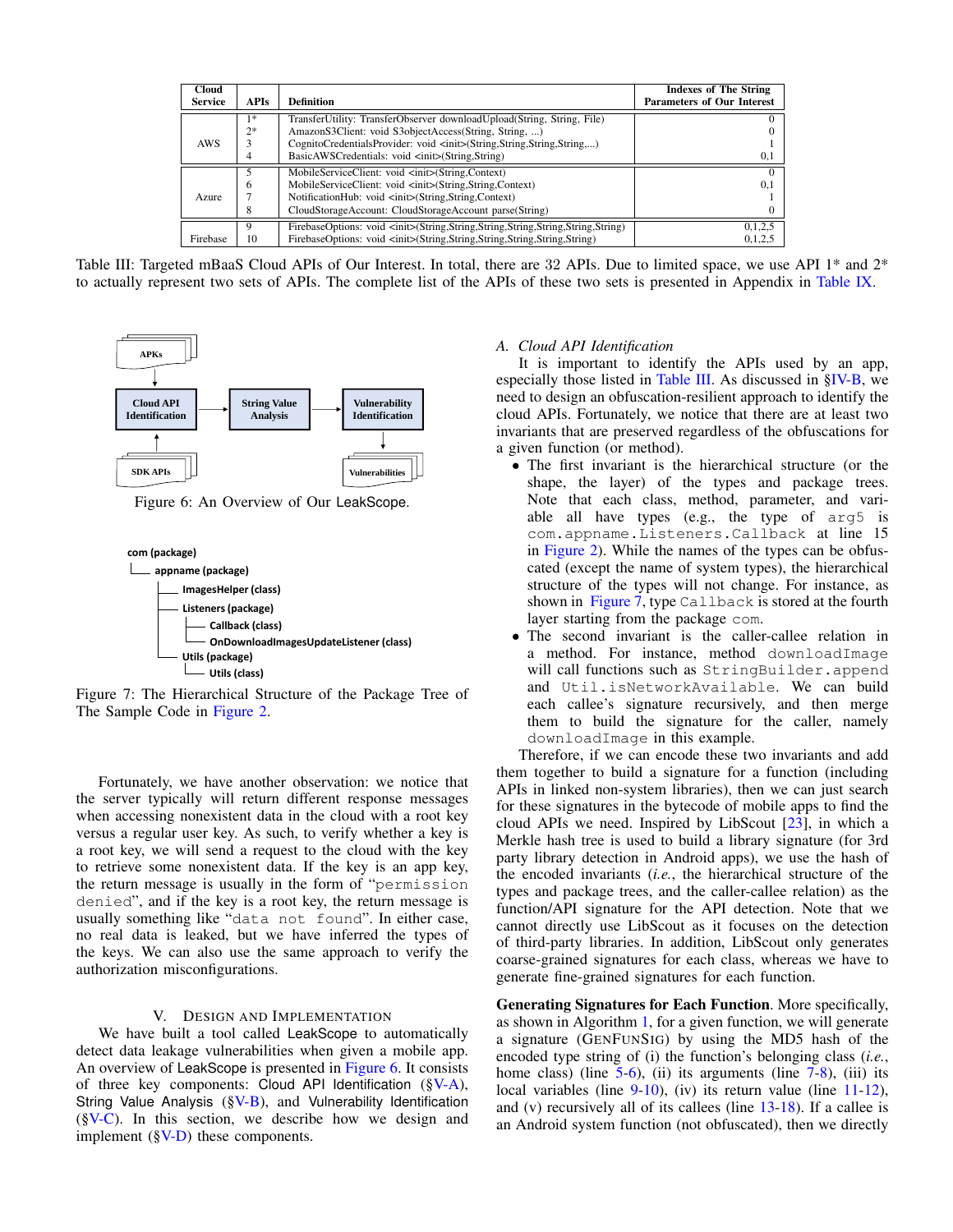#### <span id="page-6-1"></span>Algorithm 1 Function Signature Generation

```
1: Input: f_0: target function; C_s: system classes; F_s: system functions 2: procedure GENFUNSIG(f_0, C_s, F_s)
 3: L \leftarrow \emptyset<br>4: fBuf\leftarrow4: fBuf← \emptyset<br>5: t_0 \leftarrow GE
 5: t_0 \leftarrow \text{GETHomeCLASSType}(f_0)<br>
6: fBuf \leftarrow fBuf \cup TYPEENCODING(t<br>
7: for t_n \in \text{GETPARAMETERType}(f_0)fBuf ← fBuf \cup TYPEENCODING(t_0, t_0, C_s)7: for t_p \in \text{GETPARAMETERType}(f_0) do<br>8: fBuf \leftarrow fBuf \cup TYPEENCODING(t_o)
                fBuf ← fBuf ∪ TYPEENCODING(t_0, t_p, C_s)
9: for t_v \in \text{GETLocalVarType}(f_0) do<br>10: fBuf \leftarrow fBuf \cup TYPEENCODING(t
                  fBuf \leftarrow fBuf \cup \text{TypeENCONDING}(t_0, t_v, C_s)11: t_r \leftarrow \text{GETRETURNType}(f_0)<br>12: fBuf ← fBuf ∪ TYPEENCODI
12: fBuf ← fBuf ∪ TYPEENCODING(t_0, t_r, C_s)<br>13: for f_i \in \text{GETCALEE}(f_0) do
13: for f_i \in \text{GETCALLEE}(f_0) do 14: if f_i \in F_s then
14: if f_i \in F_s then<br>15: L \leftarrow L \cup nar
15: L \leftarrow L \cup \text{name}(f_i, \arg \text{Type}(f_i), \text{retType}(f_i))<br>16: else
16: else
                        L \leftarrow L \cup GENFUNSIG(f_i, C_s, F_s)
18: fBuf ← fBuf ∪ SORT(L)<br>19: return MD5 (fBuf)
             return MD5 (fBuf)
20: Input: c_h: home class; c_t: target class; C_s: system classes;
21: procedure TYPEENCODING(c_h, c_t, C_s)
22: L \leftarrow \emptyset<br>23: tBuf \leftarrow23: tBuf \leftarrow \emptyset<br>24: if c_t \in C24: if c_t \in C_s then<br>25: tBuf \leftarrow tBuf
25: tBuf ← tBuf ∪ name(c_t)<br>26: else
26: else<br>27:
27: rp \leftarrow \text{NORMALIZEDRELATIVEPATH}(c_h, c_t)<br>28: t\text{Buf} \leftarrow \text{tBuf} \cup rp28: tBuf ← tBuf ∪ rp<br>29: c_n \leftarrow GETSUPER
29: c_p \leftarrow \text{GETSuperClass}(c_t)<br>30: tBuf \leftarrow tBuf \cup TYPEENCOD
30: tBuf ← tBuf ∪ TYPEENCODING(c_h, c_p, C_s)<br>31: for c_i \in \text{GETINTERFACES}(c_t) do
31: for c_i \in \text{GETINTERFACES}(c_t) do<br>32: L \leftarrow L \cup \text{TypeENCOMPING}(c_h)L \leftarrow L \cup \text{TypeENCOMPING}(c_h, c_i, C_s)33: tBuf \leftarrow tBuf \cup SORT(L)34: return tBuf
```
add the name of this function including the type name of its arguments and return value to our type string (line [14-15\)](#page-6-1).

To perform the string encoding (TYPEENCODING) of the hierarchical structure of the types and package trees (line [20-](#page-6-1) [34\)](#page-6-1), basically we take the home class  $(c_h)$  to which the type belongs, the target class  $(c_t)$ , and system classes  $(C_s)$  as input to encode the target type  $c_t$ . Note that in Java bytecode, all of the types are defined as classes. We directly return the string name of the type if  $c_t$  is a system class (line  $24-25$ ) as its name cannot be obfuscated. Otherwise, we take the encoded string that combines the normalized relative path between  $c_t$  and  $c_h$ (line [27-28\)](#page-6-1), recursively the encoded string of the superclass of  $c_t$  (line [29-30\)](#page-6-1), and the interfaces of  $c_t$  (line [31-33\)](#page-6-1), as the final type string.

Note that to uniquely encode the type of a given class, we would like to use as much reliable information as possible. Again, we cannot use any of the class names (except the system classes) and we must normalize them. Since a class typically has a super class, we would like to include the type encoding of its superclass, recursively. Meanwhile, a class could have defined a number of interface functions [\[19\]](#page-13-22). Note that an interface is a collection of empty functions (no implementation body). Any class implementing an interface will inherit these functions. That is why eventually our type encoding algorithm considers the name and path normalization, superclass, and class interfaces. We do not include other information in a class, such as its fields and methods, in the signatures since they can be removed by tools such as Proguard [\[15\]](#page-13-19).

When performing the normalization, we replace any non-system defined names with the symbol 'X', similar to LibScout [\[23\]](#page-13-21). In addition, our algorithm takes a normalized relative path into our type string. For instance, when processing the type encoding of the first argument of function downloadImage, whose home class is ImagesHelper, we take a normalized relative path to encode the type com.appname.Listeners.Callback. More specifically, according to [Figure 7,](#page-5-3) starting from the home class ImagesHelper, we reach com.appname.Listeners.Callback by ../Listeners/Callback. After normalizing all non-system names into 'X', we get a normalized path with string "../X/X". Meanwhile, the superclass of com.appname.Listeners.Callback is actually java.lang.Object, which is a system class (cannot be obfuscated). Therefore, eventually, for the type encoding of arg5, we get the string "../X/X#java.lang.Object" where  $\#$  denotes string concatenation. Similarly, we get a type string for its second argument, local variables, and callees, respectively. Together, we have created a unique hash for function downloadImage.

Identifying the Cloud API with the Signatures. With our GENFUNSIG algorithm, we generate signatures for all functions, including the cloud APIs (initially acquired from the SDK libraries) for a given app. We then search for the signatures of the cloud APIs in the mobile apps; if a signature matches, we identify the corresponding cloud API of our interest.

#### <span id="page-6-0"></span>*B. String Value Analysis*

Having identified the cloud APIs of our interest, we are then able to identify where each API is called and further pinpoint the parameters that contain the authentication keys in the mobile app. However, we are not be able to directly observe their values since we use static analysis. Therefore, we have to develop a targeted string value set analysis (VSA) [\[24\]](#page-13-20) to reveal the possible values of the keys. Note that VSA is a technique that analyzes the possible values for registers and memory addresses at the x86 binary code level. We cannot directly use it to solve our problem, and instead we have to customize it to reveal the string values in the context of mobile app bytecode. At a high level, our string value analysis needs to perform the following *inter-procedural backward slicing* and *string value computation* statically.

Inter-procedural Backward Slicing. Program slicing [\[37\]](#page-13-23) is a widely used program analysis technique and has been used to solve many important security problems such as software vulnerability diagnosis (e.g., [\[38\]](#page-13-24)) and automatic patch generation (e.g., [\[35\]](#page-13-25), [\[44\]](#page-13-26)). In our string value analysis, we have to first identify the variables and instructions that are related to the computation of the final strings of our interest by applying backward slicing of the Java bytecode.

More specifically, the first step of our analysis is to build an intro-procedural control flow graph (CFG) for each method/function, where nodes represent the contiguously executed bytecode instructions and edges represent the control flow transfers within the function. Then starting from a variable of our interest, *e.g.*, v0 of API CloudStorageAccount.parse, we iterate the instructions in the CFG backwards: if there are any variables that contribute to the computation of  $v_0$ , we add them to our data dependence graph (DDG) and meanwhile push the involved instructions and variables into a string computation stack, which is an internal last-in-first-out data structure maintained by LeakScope that is used to track the order of the execution of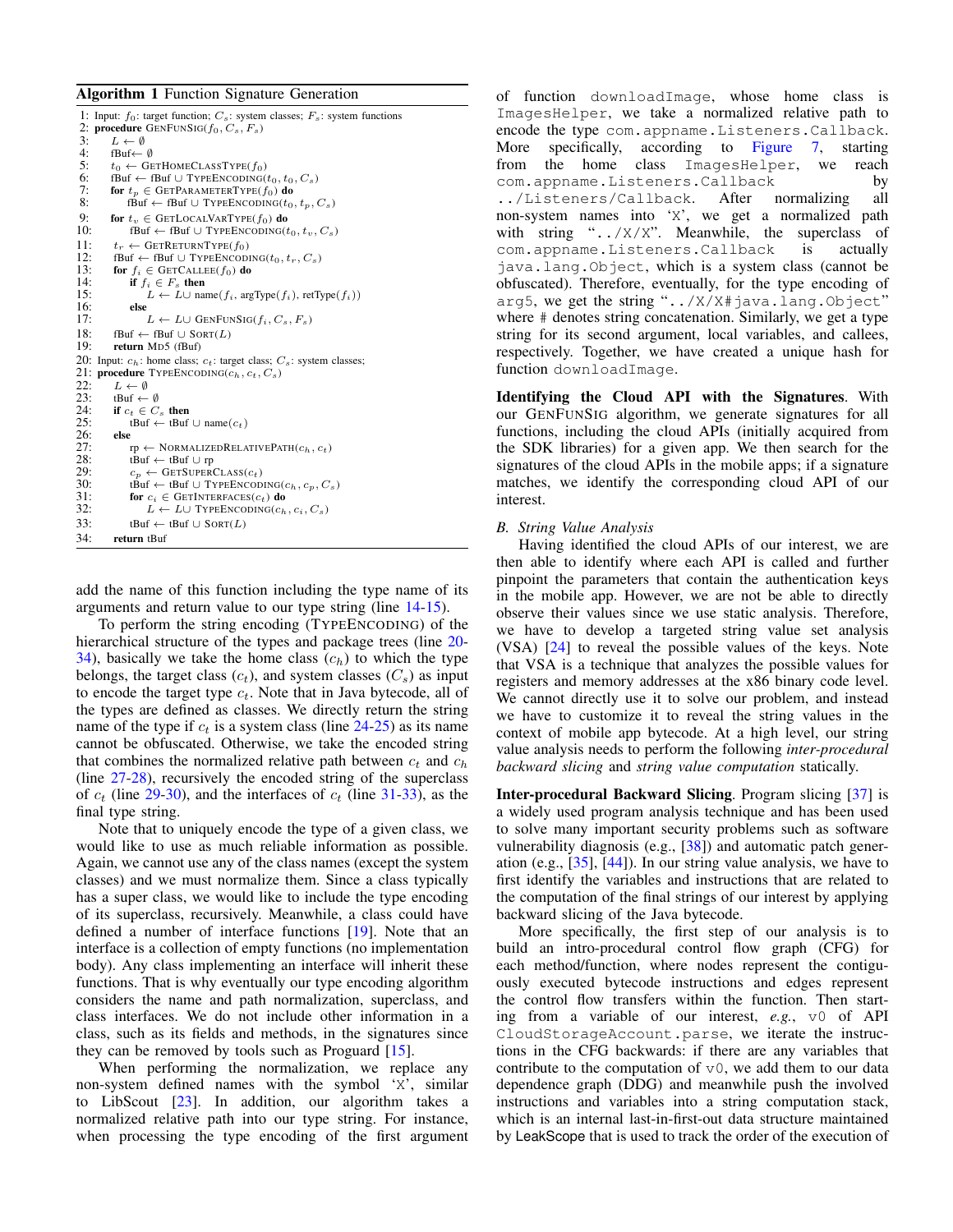the string operations that contribute to the final string values; if there is any function call, we perform a context-sensitive interprocedural analysis and recursively analyze the callees. We keep iterating the CFG until we reach a fixed point, namely when our DDG cannot be expanded further. In our running example in [Figure 2,](#page-2-2) all of the statements that are highlighted in red are involved in the computation for the string value  $\nu$ <sup>0</sup> used at line 31.

String Value Computation. With the tracked DDG and string computation stack, next we need to compute the values of the final strings of our interest. Starting from the top of the string computation stack, we pop the involved variables and instructions based on the CFG and our DDG, and we forward execute the involved string operations based on the instruction semantics until the stack is empty or the string value is fully determined.

Forward execution is not real execution and is instead based on the API summaries of the string operations. For instance, if the involved instruction is a string append API, we perform the string append operation; if it is a getString, we know it is used to read a string from an xml file, and we then perform the read operation of the specified string from the xml file and return its result. Note that strings are system defined classes, and the corresponding APIs are not obfuscated.

Back to our running example in [Figure 2,](#page-2-2) the last pushed variables on the stack are StorageAccountKey and StorageAccountName. Then, starting from there with our tracked DDG, we perform a forward string analysis to compute the value of this.StorageAccountName and this.StorageAccountKey at lines 9 and 12 by executing the API summary of getResources and getString (lines 37-38). Next, we compute the value of  $\vee$  0 (line 17-21),  $\vee$ 1, this.val\$conStr, and finally the value of v0 at line 31.

# <span id="page-7-0"></span>*C. Vulnerability Identification*

After obtaining the keys identified by LeakScope, next we would like to detect data leakage vulnerabilities in the cloud services. The detection is cloud specific, and we have designed the following algorithms to detect key misuses and permission misconfigurations for services that use Azure, AWS, and Firebase.

(I) Detecting Key Misuses in Azure (Storage and Notification Hub). As discussed in  $\S$ III-A, if there are root keys or full access keys in mobile apps, then an attacker can easily use these keys to leak data. Therefore, we do not need to probe the back-end to confirm the vulnerabilities. As long as we identify root keys or full access keys in a mobile app, we know the cloud service is vulnerable.

(II) Detecting Key Misuses in AWS. An AWS root key has full access to the corresponding AWS account, which means all resources under that account can be accessed by an adversary if we identify a root key in an app. We found that a root key has the permission to get some AWS instance information with the following rest API: https://ec2.amazonaws.com/?Action=Describe Instances&InstanceId.1=X, where X is the ID of the target instance. In contrast, an app key does not have this permission. Therefore, to detect key misuses in AWS, we set X to be a nonexistent ID. When we send a request alone with the key identified, we will receive the error message "InvalidInstanceID" if the key is a root key or "UnauthorizedOperation" if the key is an app key.

(III) Detecting Permission Misconfiguration in Firebase. There are two typical permission misconfiguration rules as shown in [Figure 5:](#page-3-3) (a) no authentication check (the database is entirely open to anyone), and (b) no permission check (only checks whether the user is authenticated). We use the following algorithms to detect them:

- Detecting "Open" Database. When a developer mistakenly specifies a read policy as ". read": "true", then anyone can read the database. Firebase provides a REST API to access data from the database in a given "path". By setting the "path", a user can read specific data. If we set "path" to "root", then we can read the entire database. However, we do not have to read the entire database, as Firebase supports queries with the indexon field. If we set this field to a nonexistent value when attempting to read the "root" path, no data will leak, but we can still confirm the data leaks as the returned error message is different when the user has root read permissions.
- Detecting No Permission Check. When a data record read policy is ". read": "auth != null", we must use an authenticated user in order to perform the indexon-based leakage testing. It would be a huge engineering challenge to register a legitimate user in each corresponding cloud service. Fortunately, we noticed that Firebase also provides a number of cloud APIs for user registration, *e.g.*, by using email/password, phone number, Google/Facebook SSO, *etc.*, in addition to developer customized registration methods. We therefore can directly invoke these Firebase APIs to register legitimate users in the corresponding service if the tested app has used them. After that, we authenticate the registered user and then perform the indexon-based test.

(IV) Detecting Permission Misconfiguration in AWS. AWS keys are used to access the specified resources under particular access control policies. In AWS, there are several types of resources. Among these resources, we only focus on the detection of permission misconfiguration of S3 Storage. Note that several recent high profile data leaks (e.g., [\[33\]](#page-13-3)) were from S3. To perform our test, we have to collect not only AWS keys, but also the S3 Storage names. Therefore, we have to apply our string value analysis for both of them. With the identified AWS keys and storage names, we directly invoke an AWS API HEAD Bucket [\[9\]](#page-13-27) to verify whether a key has permission to access the storage or not. If so, a data leak is detected.

# <span id="page-7-1"></span>*D. Implementation*

We have implemented LeakScope<sup>[1](#page-7-2)</sup> atop dexlib2  $[6]$ and soot [\[16\]](#page-13-29). In particular, to implement our Cloud API Identification, we leverage dexlib2, a lightweight APK static analysis framework that allows easily parsing of dex files to build function signatures. We build our String Value Analysis atop Soot, a powerful framework for analyzing Java bytecode with particularly useful features such as data flow analysis. The Vulnerability Identification is quite straightforward; we just wrote a python script to send the requests and parse the

<span id="page-7-2"></span><sup>&</sup>lt;sup>1</sup>The source code of LeakScope is made available at [https://github.com/](https://github.com/OSUSecLab/LeakScope) [OSUSecLab/LeakScope.](https://github.com/OSUSecLab/LeakScope)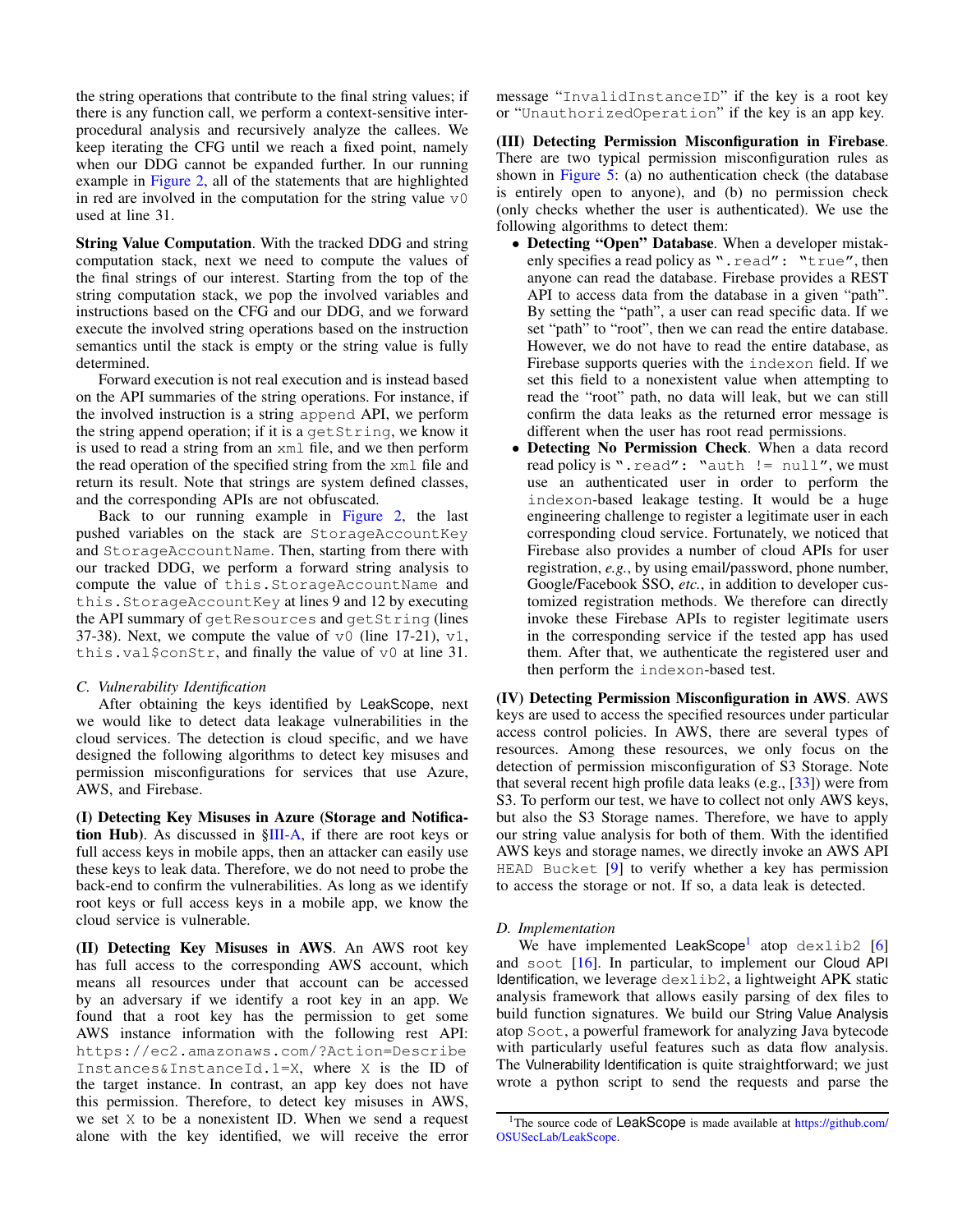<span id="page-8-2"></span>

|                     | Total   |       | <b>Non-Obfuscated</b> |       | <b>Obfuscated</b> |       |
|---------------------|---------|-------|-----------------------|-------|-------------------|-------|
|                     | #Apps   | $\%$  | #Apps                 | $\%$  | #Apps             | $\%$  |
| w/ Cloud API        | 107,081 |       | 85.357                | 79.71 | 21.724            | 20.29 |
| w/ AWS only         | 4.799   | 4.48  | 4.548                 | 5.33  | 251               | 1.16  |
| w/ Azure only       | 899     | 0.84  | 720                   | 0.84  | 179               | 0.82  |
| w/ Firebase only    | 99.186  | 92.63 | 78.475                | 91.94 | 20.711            | 95.34 |
| w/ AWS & Azure      |         | 0.00  | 2                     | 0.00  |                   | 0.00  |
| w/ AWS & Firebase   | 1.973   | 1.84  | 1.427                 | 1.67  | 546               | 2.51  |
| w/ Azure & Firebase | 210     | 0.20  | 174                   | 0.20  | 36                | 0.17  |
| w/ Three Services   | 11      | 0.01  | 11                    | 0.01  | 0                 | 0.00  |

Table IV: Result of Our Cloud API Detection.

response. In total, LeakScope consists of around 6, 000 lines of our own Python and Java code.

## VI. EVALUATION

In this section, we present our evaluation result. We first describe our experiment setup including how we collect the mobile apps in [§VI-A,](#page-8-0) describe our detailed result in [§VI-B,](#page-8-1) and finally provide an analysis of the identified vulnerabilities and the false positives of our approach in [§VI-C.](#page-9-0)

# <span id="page-8-0"></span>*A. Experiment Setup*

Collecting the Mobile Apps. We focus on the Android apps published in Google Play. To obtain an app from Google Play, we have to provide the app package name. As such, we first developed a python script atop the scrapy [\[14\]](#page-13-30) framework to crawl for each app package name. After two weeks of crawling, we retrieved about 1.9 million app names in May 2017. Then we crawled the entire package contents of 1, 609, 983 free Android apps within two months. Note that we could not download all 1.9 million apps due to restrictions such as paid apps or certain apps only being available in certain countries. In total, these 1.6 million mobile apps consumed 15.42 TB of space on our hard drive.

Environment Setup. Our experiments were conducted on seven workstations, each equipped with Intel Xeon E5-2640 CPU with 24 cores and 96 GB memory and running Ubuntu 16.04. We do not need any real mobile devices since LeakScope is mostly a static analysis tool, and only the Vulnerability Identification component needs to communicate with the cloud servers using dynamic analysis. All of our experimental data including the target apps and intermediate results are stored in a Network Attached Storage with 34.90TB hard drive space.

#### <span id="page-8-1"></span>*B. Experiment Result*

In total LeakScope spent 6, 894.89 single CPU computation hours analyzing these 1, 609, 983 apps, which consumes 2.56 TB of storage for storing the intermediate results. Among the tested apps, eventually LeakScope detected 15, 098 unique mobile apps (with 17, 299 vulnerabilities in total), whose cloud servers are subject to data leakage attacks. In the following, we present detailed results based on how each component of LeakScope performs.

*1)* Cloud API Identification: We first evaluated our Cloud API Identification with the tested 1, 609, 983 apps. Since our approach is obfuscation-resilient, it clearly works for non-obfuscated apps as well. In total, our Cloud API Identification generated 39, 617, 809, 277 function signatures and identified 107, 081 mobile apps that used some of the 32 cloud APIs of our interest. Among these apps, 21, 724 of them (20.29%) are obfuscated. Therefore, as reported in [Table IV,](#page-8-2) we separated our experimental results into two sets: apps without obfuscation (85, 357 apps), and apps with obfuscation, in order to understand whether obfuscated apps provide better protection against data leakage attacks.

We also reported the detailed distributions of the cloud services used by the mobile apps. In particular, among these 107, 081 apps, 4, 799 (4.48%) exclusively use Amazon AWS, 899 (0.84%) exclusively use Microsoft Azure, and 99, 186 (92.63%) exclusively use Google Firebase. There are also 3 apps that use both AWS and Azure, 1, 973 with AWS and Firebase, and 210 with Azure and Firebase. Interestingly, there are also 11 apps that use all three cloud services. The detailed breakdown for non-obfuscated and obfuscated apps are reported from the 4th to 7th column, respectively.

It is quite surprising that the vast majority (over 90%) of the mobile apps actually used Google Firebase for their back-end services, at least according to the results reported in [Table IV.](#page-8-2) We consulted with the Google Firebase team when we made our responsible disclosure. They informed us that part of the reason for this is that there may be a significant portion of mobile apps that have used Amazon's or Microsoft's clouds, but not their mBaaS clouds (*e.g.*, they may use their IaaS clouds instead). Our mBaaS cloud API Identification cannot identify these clouds.

*2)* String Value Analysis: Among the 107, 081 apps, our String Value Analysis statically computed 631, 551 strings of the parameters of our interest, and our detailed performance results are reported in [Table V.](#page-9-1) In particular, we report the string parameters of our interest in the 2nd column, followed by the corresponding APIs to which each string parameter belongs in the 3rd column (the original definition of these APIs is presented in [Table III](#page-5-0) and [Table IX](#page-14-0) in the Appendix). Then for both non-obfuscated and obfuscated apps, we report how many of the corresponding APIs were called in the 4th and 8th columns, how many apps have called these APIs in the 5th and 9th columns, how many of the parameter strings had their values eventually resolved in the 6th and 10th, and the corresponding percentages in the 7th and 11th columns.

We can observe from [Table V](#page-9-1) that we are interested in a parameter called bucketName from 2 different sets of APIs in AWS. This is because we need bucketName to locate the corresponding S3 storage for authorization vulnerability verification. We are also interested in identityPoolId, which is used to detect the permission misconfiguration vulnerability in AWS, and accessKey and secretKey are also clearly of direct interest. For Azure, we are interested in parameters appURL, connectionString, and appKey. For Firebase, we are interested in google\_app\_id, google\_api\_key, firebase\_database\_url, and google\_storage\_bucket. The app may call each of these APIs one or more times at different places.

Based on how the strings are used by the app code, String Value Analysis has resolved the vast majority of the string values, as shown in the 7th and 11th column in [Table V](#page-9-1) for both non-obfuscated and obfuscated apps. It would also be interesting to understand why not all the parameter strings could be resolved by our String Value Analysis. Our further investigation revealed that there are two reasons for this. The first one is that many of the unresolved values of these parameters were actually retrieved from the Internet. This case is particularly common for Firebase, as Google actually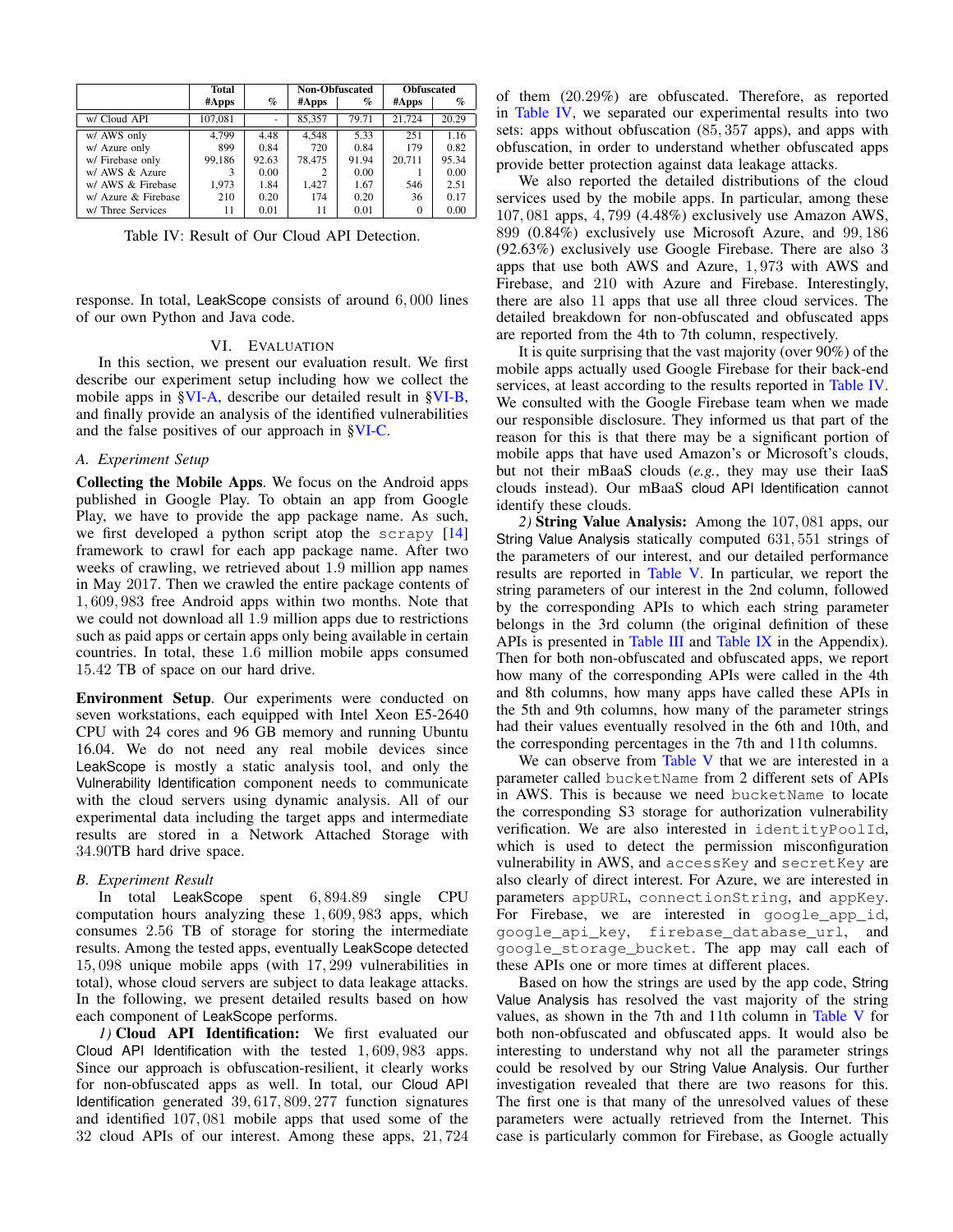<span id="page-9-1"></span>

|            |                              |             |           | <b>Non-Obfuscated</b> |                |        |           |        | <b>Obfuscated</b> |        |
|------------|------------------------------|-------------|-----------|-----------------------|----------------|--------|-----------|--------|-------------------|--------|
|            | <b>String Parameter Name</b> | <b>APIs</b> | #API-Call | #APP                  | #Resolved Str. | $\%$   | #API-Call | #APP   | #Resolved Str.    | $\%$   |
|            | bucketName                   | $1*$        | 2,460     | 1,229                 | 2,190          | 89.02  | 398       | 1,229  | 321               | 80.65  |
|            | bucketName                   | $2*$        | 2,069     | 1,703                 | 2,045          | 98.84  | 444       | 439    | 442               | 99.55  |
| <b>AWS</b> | identityPoolId               | 3           | 3,458     | 3,458                 | 3,315          | 95.86  | 291       | 291    | 266               | 91.41  |
|            | accessKey                    |             | 3,280     | 1.769                 | 2,650          | 80.79  | 277       | 203    | 199               | 71.84  |
|            | secretKey                    |             | 3,280     | 1.769                 | 2,646          | 80.67  | 277       | 203    | 197               | 71.12  |
|            | appURL                       | 5           | 185       | 39                    | 185            | 100.00 | 11        | 4      | 11                | 100.00 |
|            | appURL                       | h           | 824       | 316                   | 817            | 99.15  | 32        | 21     | 32                | 100.00 |
| Azure      | appKey                       | h           | 824       | 316                   | 809            | 98.18  | 32        | 21     | 31                | 96.88  |
|            | connectionString             |             | 700       | 513                   | 643            | 91.86  | 207       | 189    | 200               | 96.62  |
|            | connectionString             | 8           | 345       | 97                    | 303            | 87.83  | 29        | 21     | 22                | 75.86  |
|            | qooqle_app_id                | 9           | 2,378     | 1,228                 | 2,222          | 93.44  | 935       | 908    | 934               | 99.89  |
|            | google_api_key               | 9           | 2,378     | 1,228                 | 2,230          | 93.78  | 935       | 908    | 927               | 99.14  |
|            | firebase database url        | 9           | 2,378     | 1,228                 | 2,039          | 85.74  | 935       | 908    | 882               | 94.33  |
|            | qoogle_storage_bucket        | 9           | 2,378     | 1.228                 | 2,050          | 86.21  | 935       | 908    | 882               | 94.33  |
| Firebase   | qooqle_app_id                | 10          | 154,664   | 78.859                | 143,735        | 92.93  | 20.723    | 20,385 | 20,657            | 99.68  |
|            | google_api_key               | 10          | 154,664   | 78.859                | 137,589        | 88.96  | 20,723    | 20,385 | 20,199            | 97.47  |
|            | firebase database url        | 10          | 154,664   | 78,859                | 118,786        | 76.80  | 20,723    | 20,385 | 18,077            | 87.23  |
|            | google_storage_bucket        | 10          | 154,664   | 78,859                | 119,606        | 77.33  | 20,723    | 20,385 | 18,041            | 87.06  |

Table V: Result of Our String Value Analysis for the Parameters of Our Interest.

<span id="page-9-2"></span>

|          |                           |       | <b>Non-Obfuscated</b> |       | <b>Obfuscated</b> |
|----------|---------------------------|-------|-----------------------|-------|-------------------|
|          | <b>The Root Cause</b>     | #Apps | $\%$                  | #Apps | $\%$              |
|          | <b>Account Key Misuse</b> | 85    | 9.37                  | 18    | 8.33              |
| Azure    | Full Access Key Misuse    | 101   | 11.14                 | 12    | 5.56              |
|          | Root key Misuse           | 477   | 7.97                  | 92    | 11.53             |
| AWS      | "Open" S3 Storage         | 916   | 15.30                 | 195   | 24.44             |
|          | "Open" Database           | 5.166 | 6.45                  | 1.214 | 5.70              |
| Firebase | No Permission Check       | 6,855 | 8.56                  | 2,168 | 10.18             |

Table VI: App Statistics with the Detected Vulnerabilities

recommends that developers retrieve keys from the remote servers [\[3\]](#page-13-31). Without dynamic analysis of the apps, we could not infer their values. The second reason is that some apps are using cryptographic functions to protect the string, which we cannot resolve with static analysis.

*3)* Vulnerability Identification: With the identified keys and strings of our interest, our 3rd component, Vulnerability Identification, then detects the vulnerabilities based on our zero-data-leakage policies described in [§V-C](#page-7-0) and has identified 17, 299 vulnerabilities in total. Note that one app may have multiple data leakage vulnerabilities, and we count the vulnerabilities based on the vulnerable services.

- Key Misuse Vulnerabilities. As discussed in [§III-A,](#page-2-0) these vulnerabilities mainly exist in the Azure and AWS clouds. Based on the app key value, and the format of the keys, we directly detect vulnerabilities in Azure if we notice that the app key is either an account key or full access key. The statistics of the vulnerable apps in Azure is presented in [Table VI](#page-9-2) (the first two rows). We can see that among the 907 non-obfuscated Azure apps, 186 of them (20.51%) have misused the keys; for the 216 obfuscated apps, 30 of them (13.89%) contain a data leakage vulnerability. For the AWS root key misuse, we detect 477 vulnerable apps out of 5, 988 (7.97%) non-obfuscated AWS apps, and 92 out of 798 (11.53%) obfuscated apps, as presented in the 3rd row of [Table VI.](#page-9-2)
- Permission Misconfiguration Vulnerabilities. This type of vulnerability mainly exists in the AWS and Firebase cloud servers. As reported in the 4th row of [Table VI,](#page-9-2) we detect 916 vulnerable apps out of 5, 988 (15.30%) non-obfuscated apps, and 195 out of

798 (24.44%) obfuscated apps. For the "Open" database in Firebase, we detect 5, 166 vulnerable apps out of 80, 087 (6.45%) non-obfuscated apps, and 1, 214 out of 21, 293 (5.70%) obfuscated apps. For the No Permission Check vulnerabilities in Firebase, we detect 6, 855 out of 80, 087 (8.56%) non-obfuscated apps, and 2, 168 out of 21, 293 (10.18%) obfuscated apps.

We can notice from [Table VI](#page-9-2) that the most vulnerable category (in terms of percentage) is from permission misconfiguration of the "Open" S3 Storage of AWS: 15.30% for non-obfuscated apps and 24.44% for obfuscated apps. It can be observed for Azure that obfuscated apps tend to be less vulnerable (13.89% vs. 20.51%). However, in AWS and Firebase, obfuscated apps are even more vulnerable (except the "Open" Database for Firebase). This is likely because the misconfiguration errors are product-specific and have less connection with the user's security expertise.

## <span id="page-9-0"></span>*C. Vulnerability Analysis*

Severity Analysis. Next, we would like to study the severity of the vulnerabilities among the mobile apps we discovered. We use the number of the downloads of the vulnerable apps to characterize the severity: the higher number of downloads, the more severe the vulnerability. To this end, we count the number of downloads of the vulnerable apps in each download category (*e.g.*, between one billion to five billion). This result is reported in the last four columns of [Table VII.](#page-10-0) For the very popular apps (we define an app is very popular if its total number of downloads exceeds one million) that have used cloud APIs, 569 of them are subject to the data leakage attack. Among these apps, 10 of them have downloads between 100 million and 500 million, 14 with 50 million to 100 million, and 80 with 10 million to 50 million. Clearly, the data leakage vulnerabilities we studied are quite concerning. If an attacker has exploited them, then billions of sensitive data records could have been leaked.

Obfuscation vs. Non-Obfuscation. Since we are able to differentiate non-obfuscated and obfuscated apps, we also would like to understand the effect of obfuscation with respect to app security. It is interesting to observe that obfuscation is typically applied to top downloaded apps. As shown in [Ta](#page-10-0)[ble VII:](#page-10-0) the higher number of downloads an app has, the more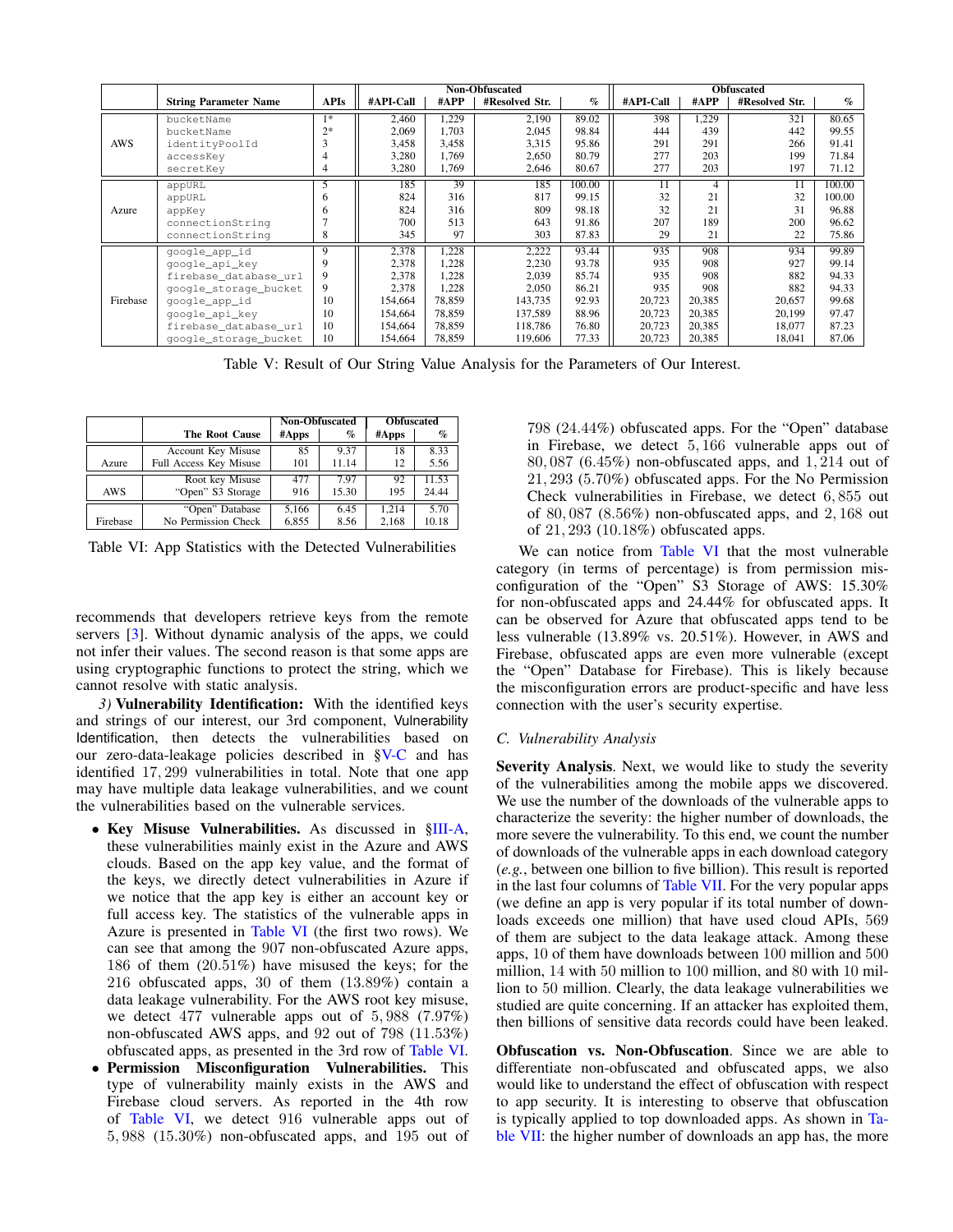<span id="page-10-0"></span>

|                                 |                | # Non-Vulnerable Apps |                 |                | # Vulnerable Apps |                |          |                 |
|---------------------------------|----------------|-----------------------|-----------------|----------------|-------------------|----------------|----------|-----------------|
| #Downloads                      | Azure          | <b>AWS</b>            | <b>Firebase</b> | Obfuscated $%$ | Azure             | <b>AWS</b>     | Firebase | Obfuscated $\%$ |
| $1,000,000,000 - 5,000,000,000$ | $\Omega$       | 0                     |                 | 100.00         |                   | $\Omega$       | 0        | 0.00            |
| $500,000,000 - 1,000,000,000$   | $\Omega$       | $\Omega$              | 3               | 66.67          | $\Omega$          | $\Omega$       | 0        | 0.00            |
| $100,000,000 - 500,000,000$     | $\Omega$       |                       | 35              | 58.33          | $\Omega$          |                | 9        | 50.00           |
| $50,000,000 - 100,000,000$      | $\mathbf{0}$   | 4                     | 67              | 45.07          | 0                 | $\overline{c}$ | 12       | 71.43           |
| $10,000,000 - 50,000,000$       | $\overline{2}$ | 35                    | 480             | 47.78          |                   | 4              | 75       | 50.00           |
| $5,000,000 - 10,000,000$        | 3              | 32                    | 467             | 37.85          |                   | 6              | 66       | 38.36           |
| $1,000,000 - 5,000,000$         | 16             | 136                   | 2,405           | 32.15          | 2                 | 21             | 369      | 30.10           |
| $500,000 - 1,000,000$           | 10             | 105                   | 1.823           | 29.36          |                   | 29             | 260      | 28.28           |
| $100,000 - 500,000$             | 65             | 356                   | 6.987           | 26.01          | 14                | 66             | 1.026    | 26.13           |
| $50,000 - 100,000$              | 42             | 249                   | 4.608           | 25.52          | 11                | 50             | 695      | 25.13           |
| $10,000 - 50,000$               | 167            | 679                   | 12,868          | 24.85          | 21                | 174            | 1,862    | 21.88           |
| $5,000 - 10,000$                | 82             | 369                   | 6.090           | 24.05          | 11                | 100            | 770      | 23.61           |
| $1,000-5,000$                   | 272            | 976                   | 15.920          | 21.42          | 40                | 248            | 1.977    | 20.66           |
| $0 - 1,000$                     | 464            | 3,844                 | 49,626          | 15.92          | 111               | 754            | 6,402    | 20.30           |

Table VII: The Number of Apps that Have Used the Cloud APIs in Each of The Accumulated Download Category.

<span id="page-10-1"></span>

|            | <b>App Name</b> | <b>App Description and Functionality</b>             | Obfuscated? | Data in Database/Storage                                                                           | <b>Privacy Sensitive?</b> |
|------------|-----------------|------------------------------------------------------|-------------|----------------------------------------------------------------------------------------------------|---------------------------|
|            | A1              | Sending messages with multiple fancy features        |             | <b>User Photos</b>                                                                                 |                           |
|            | A2              | Editing user photos with magical enhancements        |             | <b>User Photos</b>                                                                                 |                           |
|            | A <sub>3</sub>  | Editing user photos with featured specialties        |             | User Photos: Posted Pictures                                                                       |                           |
|            | A <sub>4</sub>  | Allowing users to organize and upload photos         | X           | User Uploaded Pictures                                                                             |                           |
| <b>AWS</b> | A <sub>5</sub>  | Helping users in planning and booking trips          |             | <b>User Photos</b>                                                                                 |                           |
|            | A6              | A game app to build and design attractive hotels     | Х           | <b>User Backups</b>                                                                                |                           |
|            | A7              | A game app to express revenges on game NPCs          |             | Premium Plug-ins                                                                                   |                           |
|            | A8              | Pushing news and allowing users to report news       |             | User Uploaded Pictures & Videos                                                                    |                           |
|            | Drupe           | Helping user to manage and reach their contacts      |             | User Voice Messages                                                                                |                           |
|            | A9              | Pushing news and allowing users to report news       | Х           | User Uploaded Pictures & Videos                                                                    |                           |
|            | A10             | Helping users to start a diet and control weight     | ✓           | User Photos: Posted Pictures                                                                       |                           |
|            | A11             | Calculating and tracking calories for human health   | X           | <b>User Photos</b>                                                                                 |                           |
|            | A12             | Showing fertility status from correspondent kits     | Х           | <b>User Uploaded Pictures</b>                                                                      |                           |
|            | A13             | Helping users to easily play a popular game          | X           | Configurations about the Game                                                                      |                           |
| zure       | A14             | A real time translation tool, for calls, chats, etc. |             | User Photos; Chat History                                                                          |                           |
|            | A15             | Showing images of nations' commemorative coins       |             | Coins Images                                                                                       |                           |
|            | A16             | A convenient tool to take notes with rich content    |             | <b>User Uploaded Pictures</b>                                                                      |                           |
|            | A17             | A convenient tool for users to schedule a taxi       |             | <b>Driver Photos</b>                                                                               |                           |
|            | A18             | Allowing users to buy/renew general insurances       |             | <b>Inspection Videos</b>                                                                           |                           |
|            | A19             | Providing accurate local weather forecast            |             | Device Info (IMEI, etc.)                                                                           |                           |
|            | A20             | Editing and enhancing users photos and selfies       | Х           | User Info (14); User Private Messages                                                              |                           |
|            | A21             | Allowing users to guess information about music      |             | Music Details                                                                                      |                           |
|            | A22             | Allowing users to sell and buy multiple products     | Х           | User Info $(24)$ ; Transactions                                                                    |                           |
|            | Photo Collage   | Creating photo collage with personal photos          |             | User Info $(20)$                                                                                   |                           |
|            | A23             | Helping users to translate and learn languages       |             | User Info (1); Quiz Data                                                                           |                           |
| Firebase   | A24             | Editing user photos with effects for cartoon avatar  | Х           | User Info (①); User Pictures                                                                       |                           |
|            | A25             | Help users to learn how to draw human bodies         |             | User Info (123); User Pictures                                                                     |                           |
|            | A26             | An offline bible learning app with texts and audios  | X           | User Info $(\textcircled{\scriptsize{1}}\textcircled{\scriptsize{4}}\textcircled{\scriptsize{4}})$ |                           |
|            | A27             | Music platform for hiphop mixtapes and musics        |             | User Info (123); Play List                                                                         |                           |
|            | A28             | Helping users to learn drawing different things      |             | User Info (123); User Pictures                                                                     |                           |

Table VIII: The Detailed Study of the Top-10 Vulnerable Apps from Each Cloud Category. Note that symbol ➀ denotes the user name,  $\oslash$  the user ID,  $\oslash$  the user email, and  $\oslash$  the user token.

likely it is obfuscated. We believe this is because developers of these apps are more likely to have a better security mindset.

However, even though the apps might have been obfuscated, we can still detect their data leakage vulnerabilities. (In fact, many of the top apps detected as vulnerable are obfuscated, as shown in [Table VII\)](#page-10-0). This is because our key techniques are obfuscation-resilient and regardless whether an app is obfuscated or not, we are still able to resolve the vast majority of the strings of our interest, as shown in the 7th and 11th column of [Table V.](#page-9-1) Therefore, obfuscation does not help developers defeat data leakage attacks; they must implement proper authentication and authorization in order to prevent these attacks.

False Positive Analysis. LeakScope first uses static analysis to identify strings of interest (e.g., various keys used by the app), and then uses dynamic analysis to confirm the data leaks by inspecting the responses to our leakage-probing requests. There are no false positives in determining whether the data stored in the cloud can be leaked. That is, for all the vulnerable apps we detected, their servers are subject to data leakage attacks. However, there might be cases in which developers may deliberately leave their data open. To really decide whether LeakScope has any false positives in this regard, we must look at the data itself. If the corresponding leaked data is not privacy sensitive, then it is a false positive.

To this end, we manually registered a user account from the app with the corresponding cloud server, and we reverse engineered both the app code and the network traffic to understand whether the data stored in the cloud is privacy sensitive or not. We could not confirm this with all of the apps data due to our limited man power and also the grand challenge of reverse engineering the obfuscated apps, so instead we only focused on the top 10 most popular vulnerable apps in which we have the best understanding from each of the tested clouds.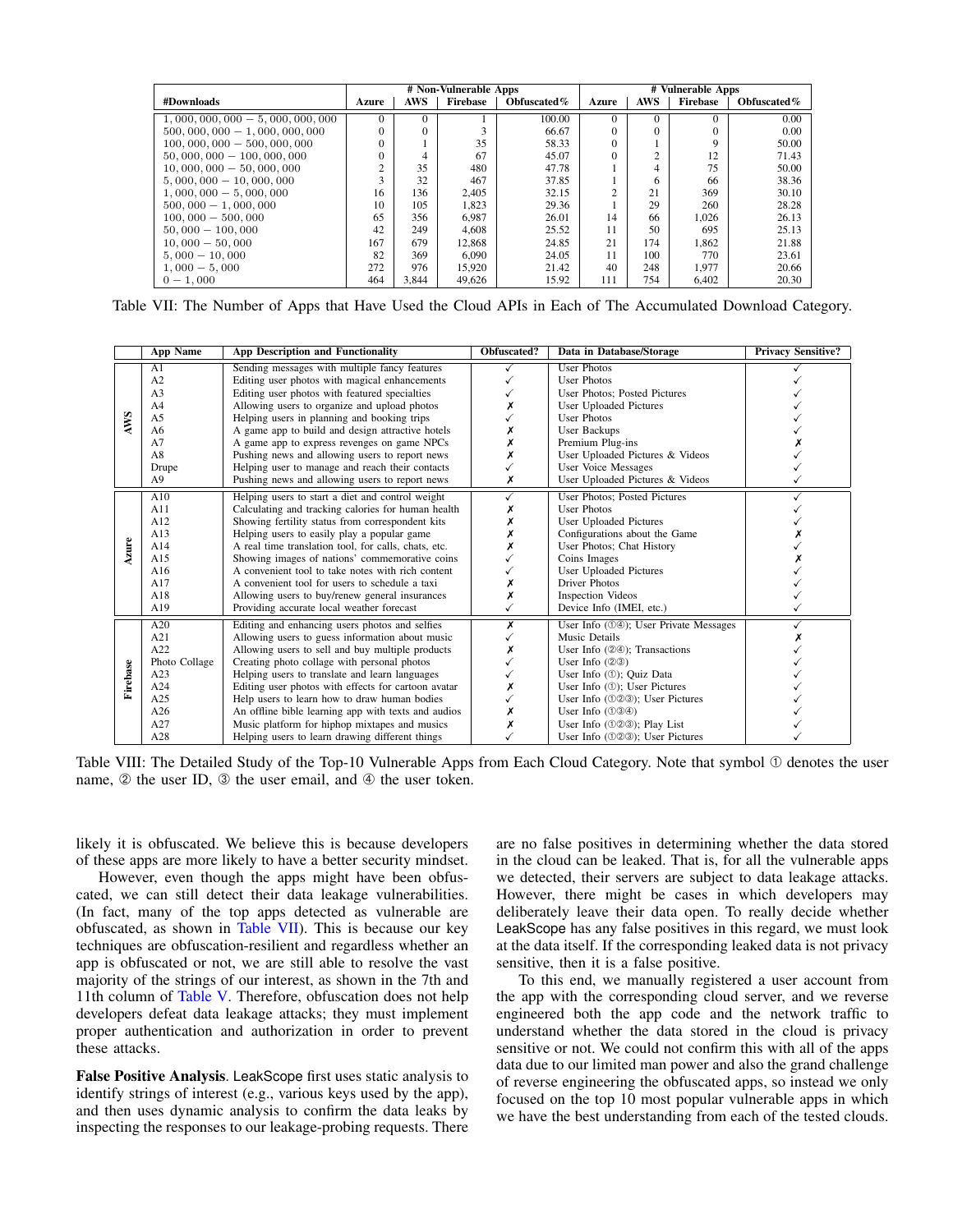The detailed report for each of these apps and the data that can be leaked is reported in [Table VIII.](#page-10-1) Note that we would like to keep the app name anonymized since not all of them have been patched yet, and therefore we only report the name of the app (the 2nd column) shown in the Google Play if its vulnerabilities has been patched (as of May 2018, there are two apps whose servers have been patched.), followed by the app description and functionality (the 3rd column), whether this app has been obfuscated (the 4th column), the specific data that can be leaked from the cloud server for this particular app (the 5th column), and finally whether these data are privacy sensitive (the last column).

For the top 10 vulnerable apps that have used AWS, we notice that many of them store user photos: either user avatars or the photos taken by the users. There are also some other files such as videos and configurations. Interestingly, there are two news apps that use AWS for storage (but the news content is not stored in AWS). In particular, they allow users to report news such as a witnessed accident and in the meantime allow users to attach pictures or videos about the reported news. Clearly, an attacker could easily grab these files. We also have to stress that an attacker can tamper with the integrity of the files stored in AWS as well. We have similar observations for the vulnerable apps that use Azure. Most of the data are privacy sensitive, such as user photos, chat history, and videos. For instance, the 9th app, a car insurance related app, allows the users to take and upload a video for car inspection. We believe these files clearly should be protected.

Unlike AWS and Azure, which are mainly used by apps for storage, Firebase is a database that contains a variety of data records. As reported in the 5th column of [Table VIII,](#page-10-1) we summarize those data records according to their category such as user name, user ID, and user email. While most of the data are privacy sensitive, we notice there is one app that only stores music related data in the database. In particular, the 2nd app, a music related app, allows users to guess the information of songs. All the data in its database are related to the music, such as music ID, music download URL, and the singer. While it does not contain any privacy sensitive data, anyone could obtain the entire database with a single HTTPS request. We believe this is not what the developers have intended (*e.g.*, a competitor could easily build a similar system with these data).

In summary, what LeakScope can automatically discover is the cases in which the data stored in the cloud back-end can be leaked. To really determine whether LeakScope has any false positives, both end-users and service providers would need to classify whether the data is of importance to them and is privacy sensitive or not. Currently, we do not have an automatic technique, though our manual classification with 30 vulnerable apps has shown that 86.7% of these apps' data is indeed privacy sensitive.

## VII. DISCUSSION

Our study has uncovered tens of thousands of mobile apps that contain cloud data leakage vulnerabilities. Altogether, these apps have accumulated downloads of between 4 billion and 14 billion. As such, it is a very serious security problem. In this section, we discuss further why such vulnerabilities exist and the countermeasures  $(\S$ VII-A), the limitations and future work ([§VII-B\)](#page-11-1), and finally how we handled ethics during our study  $(\S$ VII-C).

## <span id="page-11-0"></span>*A. Root Causes and Countermeasures*

There are many reasons for the data leaks in the cloud. The first one is "security through obscurity". Developers may believe that no one could find their (root) keys. But unfortunately, with simple reverse engineering of the (obfuscated) mobile apps, an adversary can easily extract various keys and directly use them to communicate with the server. The second reason is the lack of security training when using the SDK. For instance, it is an absolute security disaster to use a root key to communicate with the server. It is also a huge mistake to not validate the user's identity when accessing particular resources.

In response, providing security training to developers is an immediate step to alleviate this problem. Cloud providers should clearly document various mistakes that developers could make and their consequences in their manuals, and most importantly provide the correct way (not the wrong way) to use the keys. In fact, very surprisingly, we discovered that an official example from Azure documentation had actually misused the root keys (instead of using the SAS keys) to communicate with the cloud back-end from the mobile apps. This also explains why there are so many key misuses in Azure.

More importantly, cloud providers should also offer better security tools and SDKs to help developers. For instance, the SDK should perform type checks, and the cloud back-end should also reject the incorrect use of the keys. The SDK should also make the security policy specification easier, especially for Google Firebase, where more templates or GUI interfaces could have been provided to make it easier for developers to follow. Finally, cloud providers could also develop security tools to detect data leaks (e.g., by checking for insecure access control policies in the cloud back-end periodically).

## <span id="page-11-1"></span>*B. Limitations and Future Work*

While LeakScope has detected many data leakage vulnerabilities in the cloud back-end from mobile apps, clearly it is not perfect and has many limitations. First, it has false negatives. This is because the detection of the vulnerability is based on the APIs listed in [Table III.](#page-5-0) If there are any other APIs that also involve app or developer credentials in their parameters, LeakScope will have missed the identification of these strings. For one of our future efforts, we would like to focus on on more systematically examining all of the APIs from cloud provider SDKs.

Second, our String Value Analysis does not recognize dynamically generated values, e.g., those received from remote servers, since we use static analysis without actually executing the apps. For instance, there are 404 apps from which LeakScope has failed to extract strings of our interest. Note that this also contributes to the false negatives. To handle these apps, we plan to use dynamic analysis to run the apps, hook the APIs of our interest, and extract the corresponding parameters. This is another future work of ours.

Third, due to ethics considerations ([§VII-C\)](#page-12-0), we only validated the data leakage vulnerabilities with our best efforts. For instance, we only identified 9, 023 no permission check vulnerabilities in Firebase. In fact, this is because we could only automatically register users with only 13, 506 out of the 101, 380 apps that used Firebase in our dataset. We should be able to identify more vulnerabilities if there are any other approaches to bypass the authentication for the remaining 87, 874 apps, or if there is collaboration from the cloud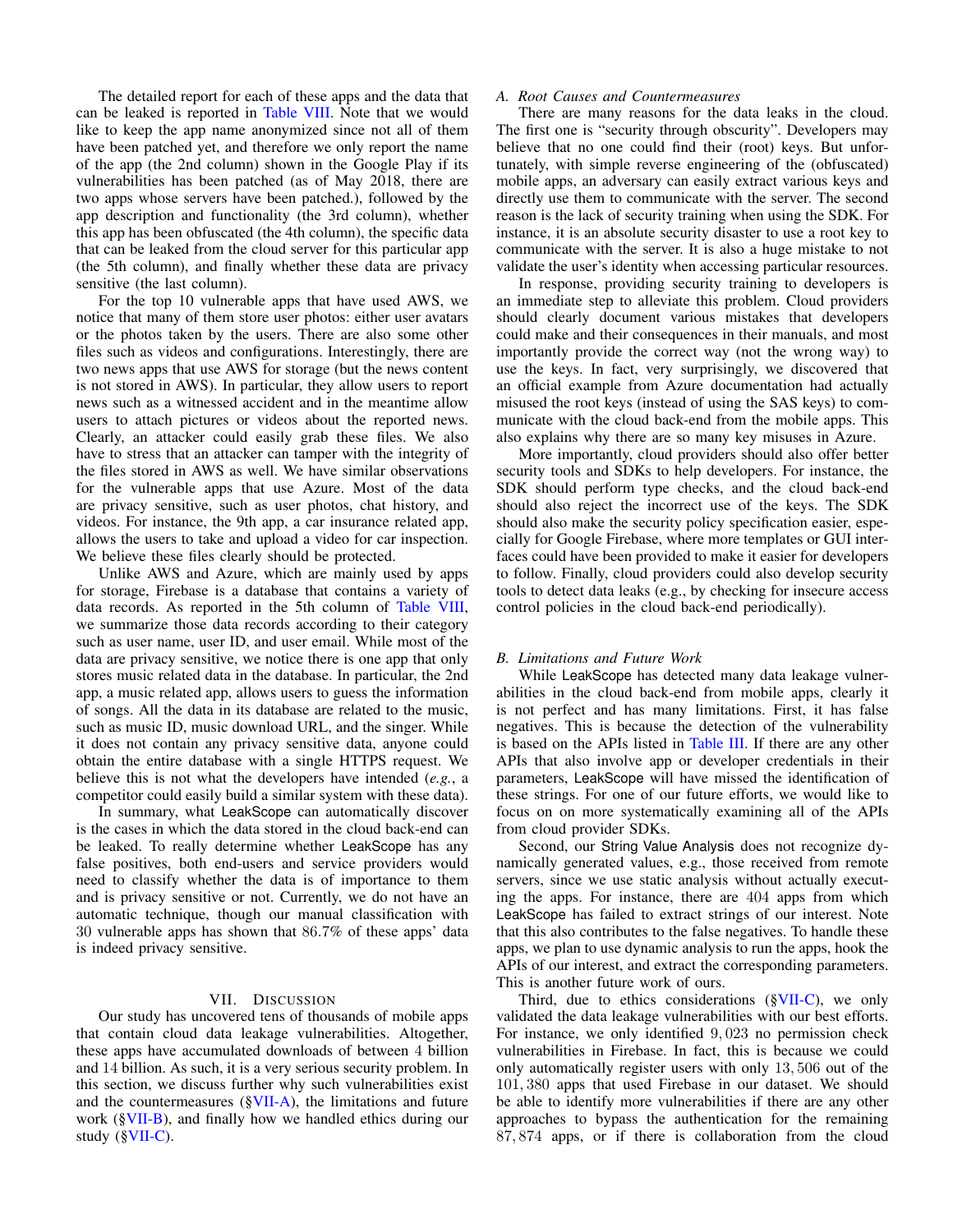providers. Increasing the coverage of our analysis is the 3rd avenue for our future work.

Finally, LeakScope only focuses on the apps that use cloud APIs to develop the mobile apps. Clearly, there is a significant portion of the apps that have directly used other types of cloud services (*e.g.*, the IaaS cloud) in their back-end. How to identify these apps and their vulnerable cloud services in a principled manner, as LeakScope has achieved for mBaaS, is another avenue for our future work.

### <span id="page-12-0"></span>*C. Ethics*

Since our work aims to identify data leakage vulnerabilities in the cloud, we had to ensure that our research would not directly leak any of the customer data. As described in [§V-C,](#page-7-0) we took the ethics into consideration and designed a zero-dataleakage vulnerability identification approach by considering how the server would respond to a client request based on different user roles. Though this approach has limited the number of vulnerabilities we could identify, it is secure with respect to the customer data.

Moreover, we have made responsible disclosure to each of the cloud providers, and through them can reach the mobile app developers. All of the cloud providers are actively working on addressing the issues we reported. For instance, we have learned from Google that they have immediately warned the vulnerable Firebase users and are monitoring the vulnerability patching process, especially for the super popular apps (w/ between 100 and 500 million users).

Furthermore, over the past a few months, we have also been engaging with the cloud providers on how to detect, mitigate, and prevent these data leakage vulnerabilities. More importantly, as part of the consequences of our research, Google has planned to provide more developer-friendly SDKs when configuring the user permissions for authorization. Azure has corrected its documentation on how to use the right keys to communicate with the cloud in its recent git commits [\[8\]](#page-13-4).

## VIII. RELATED WORK

Vulnerability Identification with Mobile Systems. Developing mobile apps is similar to developing traditional software in which developers could have made mistakes, thereby leading to various security vulnerabilities. Over the past many years, significant efforts have focused on identifying various vulnerabilities from mobile apps. Early efforts focused on identifying privacy leakage, since a user's GPS coordinates, address book, etc., can be accidentally leaked. TaintDroid [\[28\]](#page-13-32), PiOS [\[27\]](#page-13-33), and AndroidLeaks [\[29\]](#page-13-34) are examples of these efforts. They leveraged either dynamic analysis to track whether sensitive information (*e.g.*, the address book) can be leaked, or static analysis to identify leakage.

In addition to privacy leaks from mobile apps, there are also other security vulnerabilities. For instance, component hijacking vulnerabilities [\[32\]](#page-13-35) allow an attacker to hijack the flow and perform unauthorized read and write operations, code injection vulnerabilities [\[30\]](#page-13-36) enable an attacker to inject malicious Javascript code into mobile apps, and hanging attribute references vulnerabilities [\[21\]](#page-13-37) allow a malicious app to acquire critical system capabilities. Correspondingly, a number of tools such as CHEX [\[32\]](#page-13-35) and Harehunter [\[21\]](#page-13-37) have been developed to identify them.

Most recently, there were also a number of efforts to identify server side vulnerabilities of mobile apps. For instance, there are password brute-forcing attacks [\[47\]](#page-14-1) if a server fails to track the number of user login attempts, shopping for free if a merchant server does not validate the payment information [\[40\]](#page-13-38), SQL injection and server API misuse vulnerabilities if the servers do not check the requests from the apps [\[46\]](#page-14-2), [\[49\]](#page-14-3), and the use of insecure user tokens (*e.g.*, no randomness) in server authorization [\[48\]](#page-14-4). There are also corresponding tools such as AutoForge [\[47\]](#page-14-1) and AuthScope [\[48\]](#page-14-4) to identify them.

Misconfiguration Vulnerability Detection. Complex software systems such as the mBaaS cloud are difficult to configure and manage, and consequently various configuration errors can be introduced. Incorrect access control configuration, such as the permission misconfiguration that LeakScope aims to discover will clearly lead to security vulnerabilities. Unlike the key misuse vulnerabilities, which are caused by mistakes from the app developers, permission misconfigurations are caused by system administrators.

To detect permission misconfiguration in access control systems (*e.g.*, firewalls), FIREMAN [\[41\]](#page-13-39) uses symbolic model checking of the firewall configurations to infer policy violations and inconsistencies. In typical application systems (*e.g.*, healthcare), Bauer et al. [\[25\]](#page-13-40) have applied association rule mining to the access control logs to infer the intended policies and the misconfigurations. In an enterprise network, Baaz [\[26\]](#page-13-41) infers the permission misconfiguration by monitoring updates to the access control metadata and looking at inconsistency among peers.

There are also numerous efforts to detect misconfigurations in software systems with configuration testing. ConfErr [\[31\]](#page-13-42) is a blackbox configuration testing tool, which exposes configuration errors by injecting spelling errors, structural errors, and semantic errors. ConfAid [\[22\]](#page-13-43) is a white box configuration diagnosis tool, which explores the control and data flows related to the erroneous behavior to specific tokens in configuration files. SPEX [\[39\]](#page-13-44) is also a white-box configuration testing tool, which generates configuration errors based on how the configuration parameter is read and used.

Being a blackbox testing tool, LeakScope only explores the differences in the server response messages to infer whether a cloud server has configured the user permissions correctly. We believe cloud providers can certainly go beyond blackbox testing, and instead they can develop whitebox approaches to proactively detect permission misconfigurations.

# IX. CONCLUSION

We have studied the problem of why there have been so many recent private data leaks from the cloud, and we discovered that the misuse of various keys in mobile app authentication and misconfiguration of user permissions in authorization are the two root causes that can lead to the massive data leaks in the cloud. We have designed and implemented LeakScope to automatically identify the cloud services that can contain data leakage vulnerabilities from mobile apps. Our evaluation with over 1.6 million mobile apps from the Google Play Store has uncovered tens of thousands of vulnerable cloud services including those from Google, Amazon, and Microsoft. We have made responsible disclosure to each of the vulnerable service providers, and they have all confirmed the vulnerabilities we identified and are actively working with the mobile app developers to patch their vulnerable services.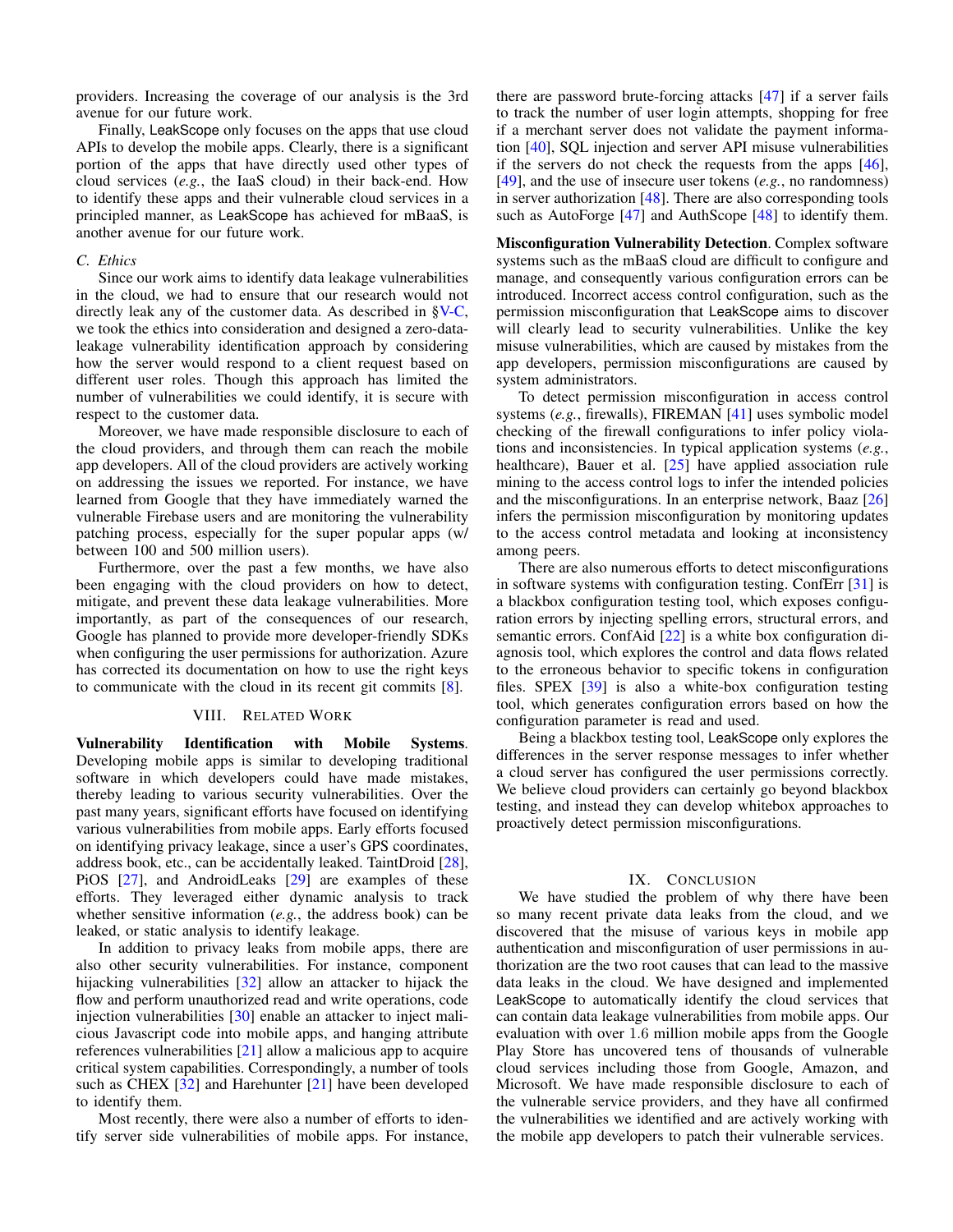### ACKNOWLEDGMENTS

We are grateful to the anonymous reviewers for their invaluable feedbacks. We also would like to thank Erick Bauman and Atanas Rountev for their helpful comments on an early draft of the paper. This work was supported in part by AFOSR under grant FA9550-14-1-0119, and NSF awards 1718084, 1834213, and 1834215. Any opinions, findings, conclusions, or recommendations expressed are those of the authors and not necessarily of the AFOSR and NSF.

## **REFERENCES**

- <span id="page-13-7"></span>[1] "Authenticate with firebase using password-based accounts on android," [https://firebase.google.com/docs/auth/android/password-auth.](https://firebase.google.com/docs/auth/android/password-auth)
- <span id="page-13-10"></span>[2] "azure-storage-android," [http://azure.github.io/azure-storage-android/.](http://azure.github.io/azure-storage-android/)
- <span id="page-13-31"></span>[3] "Best practices for securely using api keys," [https://support.google.com/](https://support.google.com/cloud/answer/6310037) [cloud/answer/6310037.](https://support.google.com/cloud/answer/6310037)
- <span id="page-13-11"></span>[4] "Create a platform endpoint and manage device tokens," [http://docs.](http://docs.aws.amazon.com/sns/latest/dg/mobile-platform-endpoint.html) [aws.amazon.com/sns/latest/dg/mobile-platform-endpoint.html.](http://docs.aws.amazon.com/sns/latest/dg/mobile-platform-endpoint.html)
- <span id="page-13-17"></span>[5] "Dexguard android obfuscator," [https://www.guardsquare.com/](https://www.guardsquare.com/dexguard) [dexguard.](https://www.guardsquare.com/dexguard)
- <span id="page-13-28"></span>[6] "dexlib2," [https://github.com/JesusFreke/smali/tree/master/dexlib2.](https://github.com/JesusFreke/smali/tree/master/dexlib2)
- <span id="page-13-16"></span>[7] "Dexprotector android obfuscator," [https://dexprotector.com.](https://dexprotector.com)
- <span id="page-13-4"></span>[8] "Disclaimer on the use of account key," [https:](https://github.com/Azure/azure-storage-android/commit/d90c3a49312e77c2cc911c8f55a37be9947454e4) [//github.com/Azure/azure-storage-android/commit/](https://github.com/Azure/azure-storage-android/commit/d90c3a49312e77c2cc911c8f55a37be9947454e4) [d90c3a49312e77c2cc911c8f55a37be9947454e4.](https://github.com/Azure/azure-storage-android/commit/d90c3a49312e77c2cc911c8f55a37be9947454e4)
- <span id="page-13-27"></span>[9] "Head bucket," [http://docs.aws.amazon.com/AmazonS3/latest/API/](http://docs.aws.amazon.com/AmazonS3/latest/API/RESTBucketHEAD.html) [RESTBucketHEAD.html.](http://docs.aws.amazon.com/AmazonS3/latest/API/RESTBucketHEAD.html)
- <span id="page-13-8"></span>[10] "Manage users in firebase," [https://firebase.google.com/docs/auth/](https://firebase.google.com/docs/auth/android/manage-users) [android/manage-users.](https://firebase.google.com/docs/auth/android/manage-users)
- <span id="page-13-5"></span>[11] "Mobile backend as a service," [https://en.wikipedia.org/wiki/Mobile\\_](https://en.wikipedia.org/wiki/Mobile_backend_as_a_service) [backend\\_as\\_a\\_service.](https://en.wikipedia.org/wiki/Mobile_backend_as_a_service)
- <span id="page-13-18"></span>[12] "Proguard java obfuscator," [https://http://proguard.sourceforge.net.](https://http://proguard.sourceforge.net)
- <span id="page-13-6"></span>[13] "Read and write data on android," [https://firebase.google.com/docs/](https://firebase.google.com/docs/database/android/read-and-write#updating_or_deleting_data) [database/android/read-and-write#updating\\_or\\_deleting\\_data.](https://firebase.google.com/docs/database/android/read-and-write#updating_or_deleting_data)
- <span id="page-13-30"></span>[14] "Scrapy | a fast and powerful scraping and web crawling framework," [https://scrapy.org/.](https://scrapy.org/)
- <span id="page-13-19"></span>[15] "Shrink your code and resources," [https://developer.android.com/studio/](https://developer.android.com/studio/build/shrink-code.html) [build/shrink-code.html.](https://developer.android.com/studio/build/shrink-code.html)
- <span id="page-13-29"></span>[16] "Soot - a framework for analyzing and transforming java and android applications," [http://sable.github.io/soot/.](http://sable.github.io/soot/)
- <span id="page-13-9"></span>[17] "Upload files on android," [https://firebase.google.com/docs/storage/](https://firebase.google.com/docs/storage/android/upload-files?authuser=0) [android/upload-files?authuser=0.](https://firebase.google.com/docs/storage/android/upload-files?authuser=0)
- <span id="page-13-12"></span>[18] "Using the aws sdk for java with amazon sns," [http://docs.aws.amazon.](http://docs.aws.amazon.com/sns/latest/dg/using-awssdkjava.html) [com/sns/latest/dg/using-awssdkjava.html.](http://docs.aws.amazon.com/sns/latest/dg/using-awssdkjava.html)
- <span id="page-13-22"></span>[19] "What is an interface?" [https://docs.oracle.com/javase/tutorial/java/](https://docs.oracle.com/javase/tutorial/java/concepts/interface.html) [concepts/interface.html.](https://docs.oracle.com/javase/tutorial/java/concepts/interface.html)
- <span id="page-13-1"></span>[20] "The statistics portal: Mobile app usage," [https://www.statista.com/](https://www.statista.com/topics/1002/mobile-app-usage/) [topics/1002/mobile-app-usage/,](https://www.statista.com/topics/1002/mobile-app-usage/) December 2017.
- <span id="page-13-37"></span>[21] Y. Aafer, N. Zhang, Z. Zhang, X. Zhang, K. Chen, X. Wang, X. Zhou, W. Du, and M. Grace, "Hare hunting in the wild android: A study on the threat of hanging attribute references," in *Proceedings of the 22nd ACM SIGSAC Conference on Computer and Communications Security*. ACM, 2015, pp. 1248–1259.
- <span id="page-13-43"></span>[22] M. Attariyan and J. Flinn, "Automating configuration troubleshooting with dynamic information flow analysis," in *Proceedings of the 9th USENIX Conference on Operating Systems Design and Implementation*, ser. OSDI'10, Vancouver, BC, Canada, 2010, pp. 237–250.
- <span id="page-13-21"></span>[23] M. Backes, S. Bugiel, and E. Derr, "Reliable third-party library detection in android and its security applications," in *Proceedings of the 2016 ACM SIGSAC Conference on Computer and Communications Security*. ACM, 2016, pp. 356–367.
- <span id="page-13-20"></span>[24] G. Balakrishnan and T. Reps, "Analyzing memory accesses in x86 executables," in *Compiler Construction*. Springer, 2004, pp. 2732– 2733.
- <span id="page-13-40"></span>[25] L. Bauer, S. Garriss, and M. K. Reiter, "Detecting and resolving policy misconfigurations in access-control systems," *ACM Trans. Inf. Syst. Secur.*, vol. 14, no. 1, pp. 2:1–2:28, Jun. 2011.
- <span id="page-13-41"></span>[26] T. Das, R. Bhagwan, and P. Naldurg, "Baaz: A system for detecting access control misconfigurations," in *Proceedings of the 19th USENIX Conference on Security*, ser. USENIX Security'10, Washington, DC, 2010.
- <span id="page-13-33"></span>[27] M. Egele, C. Kruegel, E. Kirda, and G. Vigna, "Pios: Detecting privacy leaks in ios applications," in *NDSS*, 2011.
- <span id="page-13-32"></span>[28] W. Enck, P. Gilbert, B. Chun, L. Cox, J. Jung, P. McDaniel, and A. Sheth, "TaintDroid: an information-flow tracking system for realtime privacy monitoring on smartphones," in *OSDI*, 2010.
- <span id="page-13-34"></span>[29] C. Gibler, J. Crussell, J. Erickson, and H. Chen, "Androidleaks: automatically detecting potential privacy leaks in android applications on a large scale," in *Trust*, 2012.
- <span id="page-13-36"></span>[30] X. Jin, X. Hu, K. Ying, W. Du, H. Yin, and G. N. Peri, "Code injection attacks on html5-based mobile apps: Characterization, detection and mitigation," in *Proceedings of the 2014 ACM SIGSAC Conference on Computer and Communications Security*, ser. CCS '14. New York, NY, USA: ACM, 2014, pp. 66–77.
- <span id="page-13-42"></span>[31] L. Keller, P. Upadhyaya, and G. Candea, "Conferr: A tool for assessing resilience to human configuration errors," in *Dependable Systems and Networks With FTCS and DCC, 2008. DSN 2008. IEEE International Conference on*. IEEE, 2008, pp. 157–166.
- <span id="page-13-35"></span>[32] L. Lu, Z. Li, Z. Wu, W. Lee, and G. Jiang, "Chex: statically vetting android apps for component hijacking vulnerabilities," in *Proceedings of the 2012 ACM conference on Computer and communications security*. ACM, 2012, pp. 229–240.
- <span id="page-13-3"></span>[33] P. Muncaster, "Verizon Hit by Another Amazon S3 Leak," [https://www.](https://www.infosecurity-magazine.com/news/verizon-hit-by-another-amazon-s3/) [infosecurity-magazine.com/news/verizon-hit-by-another-amazon-s3/,](https://www.infosecurity-magazine.com/news/verizon-hit-by-another-amazon-s3/) September 2017.
- <span id="page-13-0"></span>[34] M. OLSON, "Cloud computing trends to watch in 2017," [https://](https://apiumhub.com/tech-blog-barcelona/cloud-computing/) [apiumhub.com/tech-blog-barcelona/cloud-computing/,](https://apiumhub.com/tech-blog-barcelona/cloud-computing/) April 2017.
- <span id="page-13-25"></span>[35] M. C. Rinard, C. Cadar, D. Dumitran, D. M. Roy, T. Leu, and W. S. Beebee, "Enhancing server availability and security through failureoblivious computing." in *OSDI*, vol. 4, 2004, pp. 21–21.
- <span id="page-13-2"></span>[36] T. Spring, "Insecure backend databases blamed for leaking 43tb of app data," [https://threatpost.com/](https://threatpost.com/insecure-backend-databases-blamed-for-leaking-43tb-of-app-data/126021/) [insecure-backend-databases-blamed-for-leaking-43tb-of-app-data/](https://threatpost.com/insecure-backend-databases-blamed-for-leaking-43tb-of-app-data/126021/) [126021/,](https://threatpost.com/insecure-backend-databases-blamed-for-leaking-43tb-of-app-data/126021/) June 2017.
- <span id="page-13-23"></span>[37] M. Weiser, "Program slicing," in *Proceedings of the 5th international conference on Software engineering*. IEEE Press, 1981, pp. 439–449.
- <span id="page-13-24"></span>[38] J. Xu, P. Ning, C. Kil, Y. Zhai, and C. Bookholt, "Automatic diagnosis and response to memory corruption vulnerabilities," in *Proceedings of the 12th ACM conference on Computer and communications security*. ACM, 2005, pp. 223–234.
- <span id="page-13-44"></span>[39] T. Xu, J. Zhang, P. Huang, J. Zheng, T. Sheng, D. Yuan, Y. Zhou, and S. Pasupathy, "Do not blame users for misconfigurations," in *Proceedings of the Twenty-Fourth ACM Symposium on Operating Systems Principles*, ser. SOSP '13, Farminton, Pennsylvania, 2013, pp. 244–259.
- <span id="page-13-38"></span>[40] W. Yang, Y. Zhang, J. Li, H. Liu, Q. Wang, Y. Zhang, and D. Gu, "Show me the money! finding flawed implementations of third-party in-app payment in android apps," in *Proceedings of the Annual Network & Distributed System Security Symposium (NDSS)*, 2017.
- <span id="page-13-39"></span>[41] L. Yuan, J. Mai, Z. Su, H. Chen, C.-N. Chuah, and P. Mohapatra, "Fireman: A toolkit for firewall modeling and analysis," in *Proceedings of the 2006 IEEE Symposium on Security and Privacy*, ser. SP'06, 2006, pp. 199–213.
- <span id="page-13-15"></span>[42] S. Yue, W. Feng, J. Ma, Y. Jiang, X. Tao, C. Xu, and J. Lu, "Repdroid: An automated tool for android application repackaging detection," in *Proceedings of the 25th International Conference on Program Comprehension*, ser. ICPC '17. Piscataway, NJ, USA: IEEE Press, 2017, pp. 132–142.
- <span id="page-13-14"></span>[43] F. Zhang, H. Huang, S. Zhu, D. Wu, and P. Liu, "Viewdroid: Towards obfuscation-resilient mobile application repackaging detection," in *Proceedings of the 2014 ACM conference on Security and privacy in wireless & mobile networks*. ACM, 2014, pp. 25–36.
- <span id="page-13-26"></span>[44] M. Zhang and H. Yin, "Appsealer: Automatic generation of vulnerability-specific patches for preventing component hijacking attacks in android applications." in *NDSS*, 2014.
- <span id="page-13-13"></span>[45] W. Zhou, Y. Zhou, X. Jiang, and P. Ning, "Detecting repackaged smartphone applications in third-party android marketplaces," in *ACM*